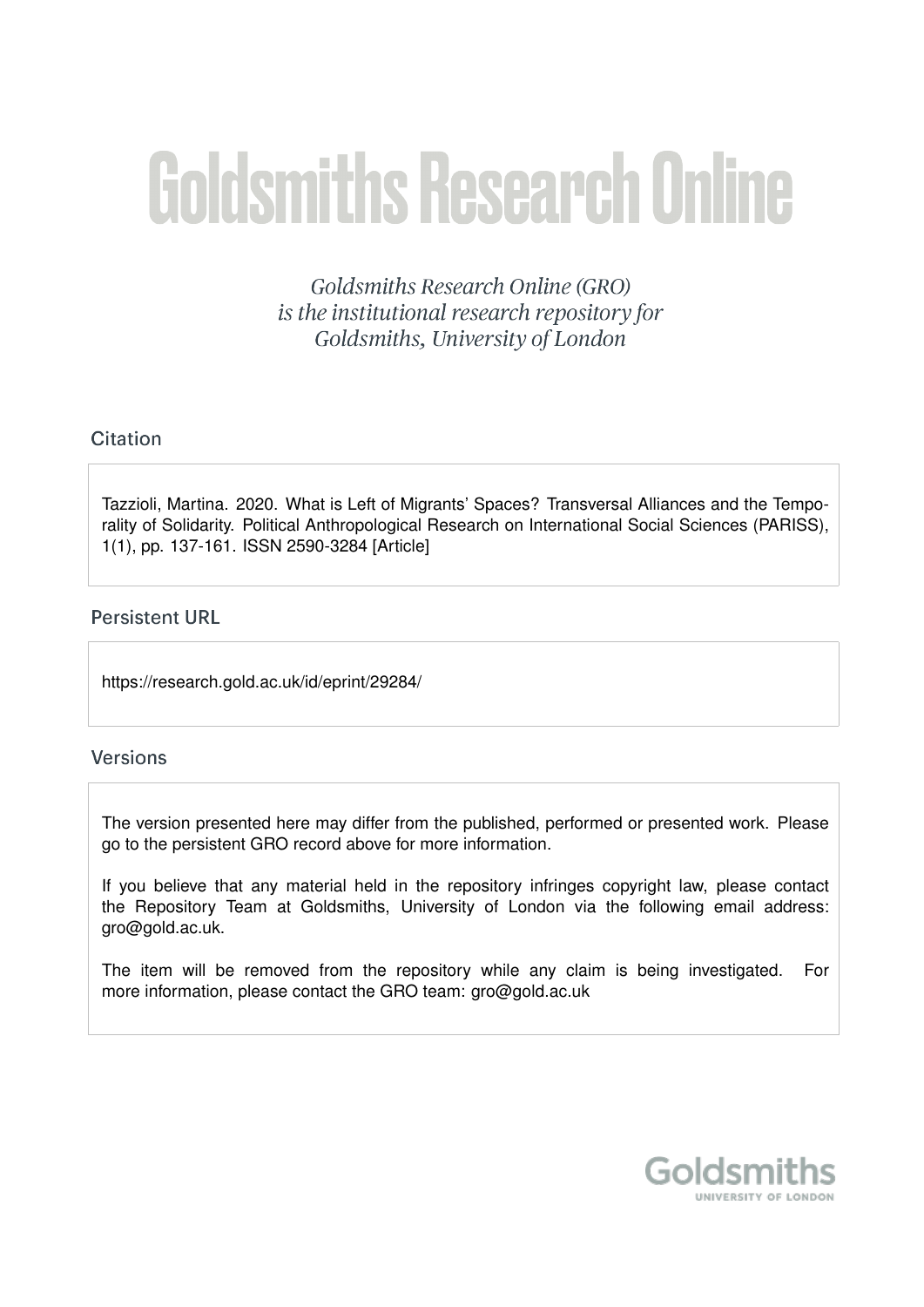# *What is left of migrants' spaces?*  **Transversal alliances and the temporality of solidarity**

#### **Martina Tazzioli (Goldsmiths, University of London)**

**Abstract: This article deals with the political legacy of migrants' spaces across Europe that are the outcome of border enforcement policies but that are also shaped by migrants' struggles and movements. It interrogates what it is left, after their vanishing forced eviction, at the level of spatial-political traces, as well as in the collective memory of the citizens of those places. The main argument of the piece is that in order to come to grips with these spaces beyond their ephemeral dimension, we need to consider the temporality of migrant struggles and of solidarity practices - between migrants and citizens. The article focuses, first, on the French-Italian Alpine border, and it analyses how the sedimented memory of the struggles in that valley has been reactivated in the present to support the migrants in transit. Then, the article moves on by developing the notion of transversal alliances through an insight into the** *Gilets Noirs* **movement in France, a collective of undocumented migrants which mobilised towards getting to permit to stay and accommodation, while at the same time framing their struggle as a broader battle against precarity and exploitation. The piece concludes suggesting that by bringing in the genealogy of struggles and solidarity practices, migrants' spaces appear as part of a precarious mobile common in the making.** 

Calais, Ventimiglia, Eidomeni, Paris, Lampedusa, Berlin, Briancon, Lesvos, Bihac: these are only some of the 'hotspots' of what European states have called a 'refugee crisis'. Border-zones have proliferated across Europe over the last few years, as spaces of containment, control, protracted strandedness and violence; at the same time, these spaces have been shaped by collective resistances, migrant struggles and solidarity movements. While some of these border-zones, such as Calais, have quite a longstanding history by now, others have become spaces-frontiers much more recently or have disappeared as "hotspots of crisis": indeed, some of them are no longer part of migrants' geographies and of their convoluted journeys; many experiences of collective migrants' struggles have come to an end; and, in meanwhile, multiple informal migrant encampments had been violently evicted<sup>1</sup>. How to account for struggles, solidarity networks and collective movements that have been precarious and ephemeral - due to evictions and the widespread criminalisation of migrant support? Could we shift from subtraction, erasure and absence towards an analysis that draws attention to what is produced by these struggles and movements? How to build a

<span id="page-1-1"></span><span id="page-1-0"></span><sup>&</sup>lt;sup>[1](#page-1-1)</sup> Huub, Van Baar. "Evictability and the biopolitical bordering of Europe." Antipode (49), 1 (2017): 212-230.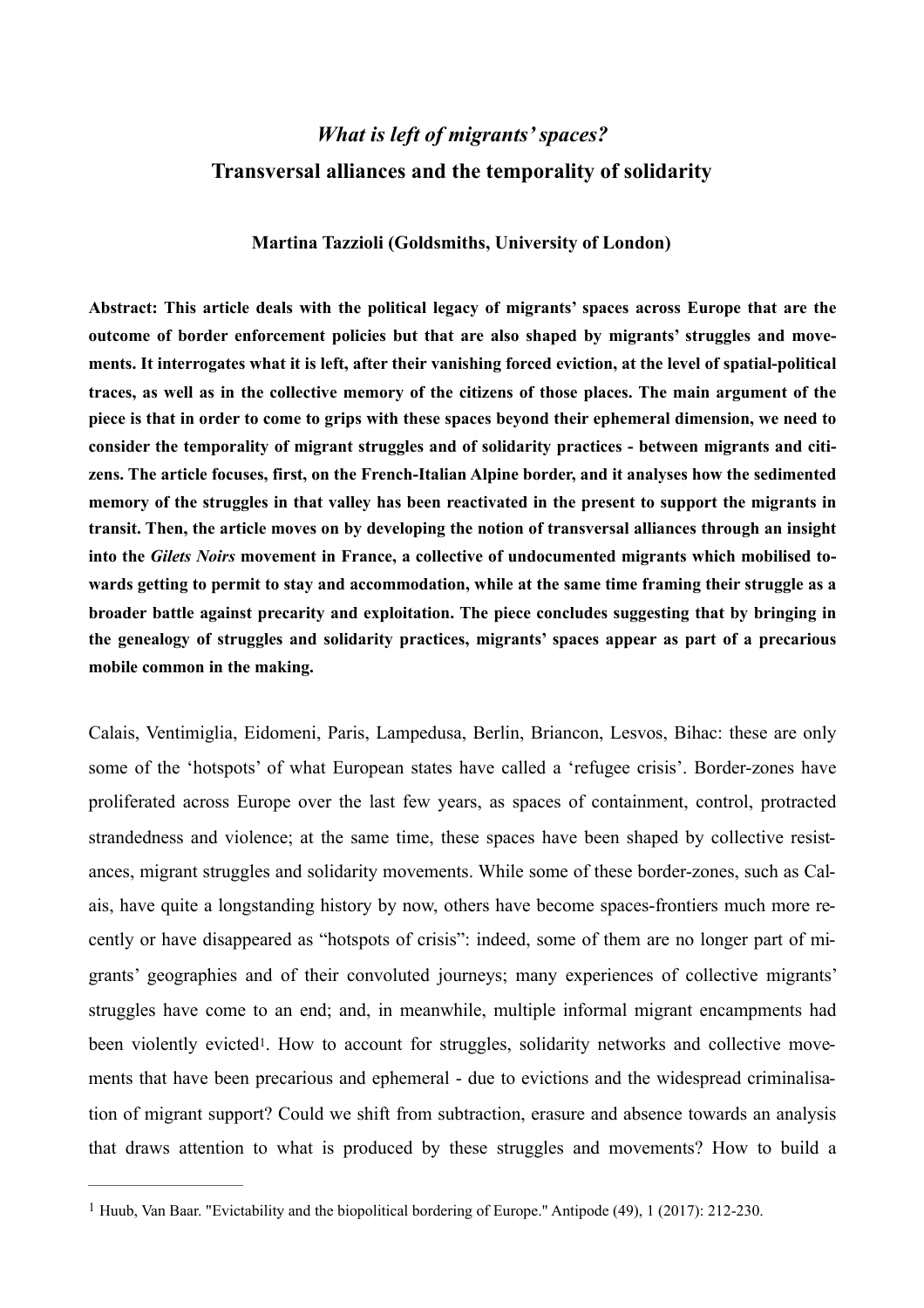<span id="page-2-5"></span>memory of solidarity practices and struggles that have shaped the European space and that have opened up political spaces and generated collective formations? Over the last few years some migrant spaces have gained centre stage in our imagination, forcing us to "recognise a sort of parallel geography", made of temporary makeshift camps, zones of confinement and migrant gathering[s2](#page-2-0). This confronts us with the methodological conundrum of studying vanishing spaces and "informal hotspots<sup>[3](#page-2-1)3</sup> that mushroomed across Europe. Retracing the legacy of migrant struggles and presence is that concern migrants in transit, who are neither there to stay and struggle in a given place, nor to lay claims on the public scene but, rather, to cross on the sly.

<span id="page-2-8"></span><span id="page-2-7"></span><span id="page-2-6"></span>This paper engages with what I define as *the temporality of solidarity*, investigating how the memory of collective struggles is reactivated in ongoing mobilisations in support of migrants in Europe. Whil[e](#page-2-2) solidarity has been widely analysed from a spatial perspective<sup>4</sup> - for instance theories of solidarity across borders - the temporal dimension of solidarity practices, including the memory of the struggles and its reactivation into the present, remains surprisingly unexplored<sup>5</sup>. How does our understanding of collective subjects change as long as we analyse these in light of a genealogy of solidarity practices? Which political spaces did they generate despite their temporary dimension? Such a perspective enables, firstly, bringing to the fore political spaces and collective subjects that are under-theorised and discredited both in migration literature and in political theory. Secondly, by mobilising such an analytical gaze we can unsettle the supposedly neat boundaries between migrants and citizens, highlighting the emergence of transversal alliances of solidarity<sup> $6$ </sup>.

<span id="page-2-9"></span>In order to come to grips with the spaces and subjects generated through this parallel geography, we need, I contend, to bring temporality and temporariness in the analysis, and to interrogate how they both work in reactivating struggles and solidarity practices. Ultimately, as Abdelmalek Sayad has

<span id="page-2-0"></span>Roberto., Beneduce "Calais: mappe dell' abbandono e della rivolta". In M. Agier (ed). La Giungla di Calais. (Verona, [2](#page-2-5) Ombre Corte, 2018): 162. See also Roberta, Altin and Claudio, Minca. "Exopolis reloaded: fragmented landscapes and no man's lands in a North-Eastern Italian border region", Landscape Research, 42:4, (2017a): 385-399.

<span id="page-2-1"></span>[<sup>3</sup>](#page-2-6) Martina, Tazzioli. "Containment through mobility: migrants' spatial disobediences and the reshaping of control through the hotspot system." *Journal of Ethnic and Migration Studies* 44, 16 (2018): 2764-2779.

<span id="page-2-2"></span>Tegiye, Birey Celine, Cantat, Ewa, Maczynska and Eda Sevinin. Challenging the Political Across Borders: Migrants' and Solidarity Struggles. (Budapest, CEU, 2019); Engin, Isin. *Citizens without frontiers*. (Bloomsbury Publishing USA, 2012); Maurice, Stierl. Migrant Resistance in Contemporary Europe. (Routledge, 2018).

<span id="page-2-3"></span><sup>&</sup>lt;sup>[5](#page-2-8)</sup> But see Clara Lecadet and Jean-Frederic London (eds.) Apres les camps. Traces, mémoires et mutations des camps de réfugiés, (Paris: L'Harmattan, 2018).

<span id="page-2-4"></span><sup>&</sup>lt;sup>[6](#page-2-9)</sup>Without nevertheless disregarding the asymmetries between migrants and citizens, in terms of legal status, power relations and class.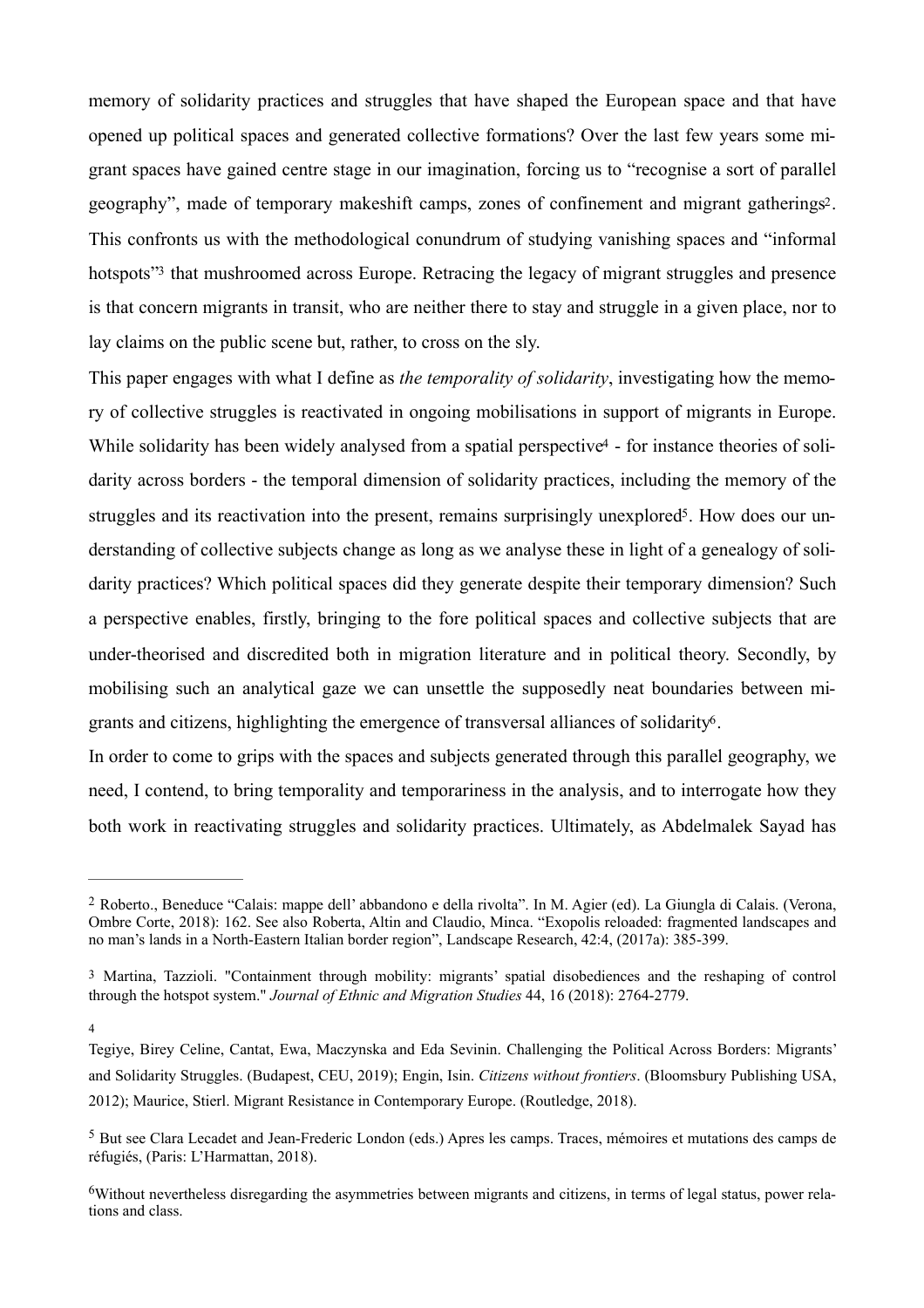<span id="page-3-5"></span><span id="page-3-4"></span>remarked, what characterises migration is its actual or assumed temporariness<sup>[7](#page-3-0)</sup>. Adopting such an analytical angle enables rethinking collective subjects and solidarity practices, beyond punctual moments of political visibility. As Judith Butler has questioned, "how, then, do we think about these transient and critical gatherings?["8](#page-3-1). This transience of collective subjects and of solidarity networks is particularly visible at the frontiers of Europe and in the border zones that have recently multiplied across the European space. Indeed, in places where migrants are constantly subjected to eviction and police harassment, migrant collective formations are highly precarious, ephemeral and temporary. Re-mapping Europe as a space of migrant and refugees' temporary spaces, requires navigating through the interstices of the opacity of migrant encampments, for grasping the persistence of camps' traces. Many of these transit zones and informal encampments have become key spatial landmarks of migrants' enacted geographies. We might recall here Foucault's text "The life of infamous men" and gesture towards an ethnography of Europe's infamous spaces: this consist in drawing attention to temporary migration sites which are apprehensible only through "an encounter with power" and as something that is "beside what is usually estimated as worthy of being recoun $ted$ "[9](#page-3-2)9).

<span id="page-3-6"></span>The Alpine migratory route represents a case in point for exploring these themes, due to the history of struggles and solidarity that has shaped those places and the current transversal mobilisations in solidarity with the migrants in transit. In the second part of the paper, I focus on the movement of the *Gilets Noir,* a migrant collective that it is currently struggling in France to get documents and accommodation and that claims its legacy with the movement of the *Sans Papiers in* the Nineties. What does it mean to mobilise genealogy, not with the aim of studying and destabilising regimes of power and truth but in fact for foregrounding struggles ? How to revert genealogy as a method that "fragments what was thought unified" and that "shows the heterogeneity of what was imagined

<span id="page-3-7"></span>consistent with itself["10](#page-3-3) into a way to account for heterogenous and dispersed struggles that took place often without leaving visible traces ?

<span id="page-3-1"></span>[8](#page-3-5)

<span id="page-3-0"></span>Abdelmalek. Sayad "L'immigration ou les paradoxes de l'altérité. Les enfants illégitimes." (*Lectures, Les rééditions* [7](#page-3-4) 2006).

Judith, Butler. Notes Toward a Performative Theory of Assembly. (Harvard University Press, 2015): 11.

<span id="page-3-2"></span><sup>&</sup>lt;sup>[9](#page-3-6)</sup> Michel, Foucault. "The Life of Infamous Men", In Meaghan Morris and Paul Patton (eds) Michel Foucault: Power, Truth, Strategy, (Sydney: Feral Publication, 1979): 79.

<span id="page-3-3"></span>Michel, Foucault. "Nietzsche, Genealogy, History". In John Richardson & Brian Leiter (eds.), Nietzsche. (Oxford: Oxford University Press, 1978): 148.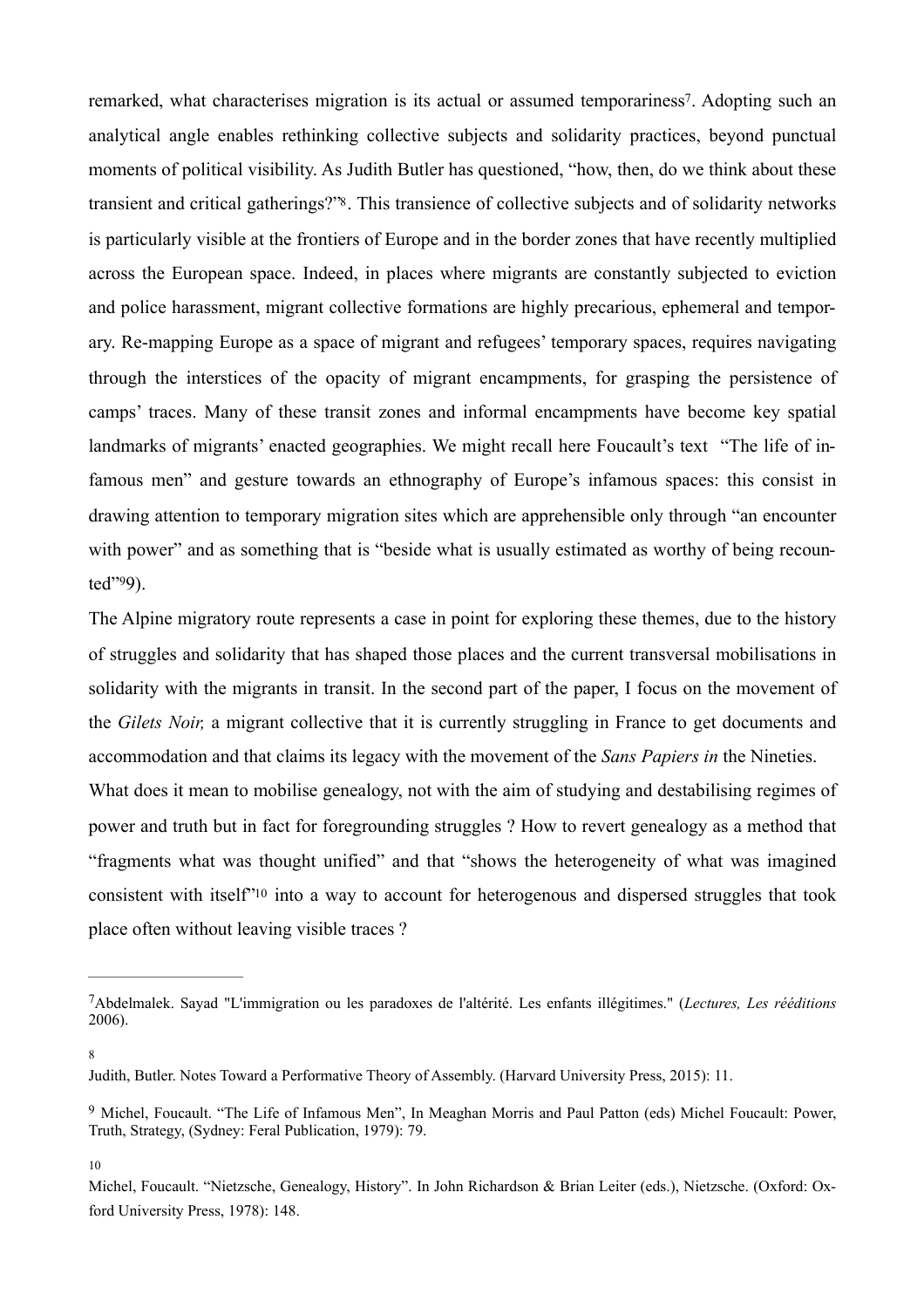#### **The making of transversal alliances:**

<span id="page-4-3"></span>Through such a focus, this paper contributes to International Political Sociology debates about transversal line[s11](#page-4-0) by drawing attention to the formation of transversal alliances between citizens and those who are racialised as "migrants". In so doing, it unsettles analyses which are predicated upon neat boundaries between migrants and citizens and that, ultimately, essentialises migrations as sociological entities. The methodological gesture of undoing the migrant/citizen divide echoes Mc-Nevin's invitation to shift away from migration-cantered analyses towards "internationalist visions" that "tend to be hidden geographies" and towards "widespread experiences amongst citizens, aliens, imperial subjects and incipient cosmopolitans are suggestive of other forms of life"<sup>[12](#page-4-1)</sup>. If IPS scholarship has mainly focused on the transversality of fields of power, this article suggest to looking instead at the transversality of struggles and alliances. In this respect, literature on "history from below" and the analyses of historians like Marcus Rediker and Peter Linebaugh about the reverberations and connections among struggles at sea and on the mainland, are crucial for elaborating on transversal alliances and on the heterogenous composition of temporary collective formations.

<span id="page-4-4"></span> In particular, while both in political theory and in IPS scholarship, transversal alliances are conceptualised as connections across boundaries, I contend that such a horizontal and spatial perspective needs to be complemented with a historical and temporal view. To put it shortly, thinking about transversal struggles is not only a question of connections - among sites, claims and actors - but also of multiple genealogies of solidarity to be retraced and foregrounded. This involves first, intersecting heterogenous and widespread practices of solidarity with the historical density of the struggles and their sedimented memory that is eventually reactivated in the present. In the words of Marcus Rediker, the intertwining of spatial and temporal dimension of transversal struggles allows us to "escape the pervasive violence of nationalist history"[13](#page-4-2) and, relatedly, to recognise different cycles of struggle that have historically been characterised by the alliances of workers, sailors, slaves and fugitives. Second, and relatedly, a politicised analysis of transversal alliances might benefit from the

<span id="page-4-5"></span><span id="page-4-0"></span>[11](#page-4-3)

Didier Bigo and Emma McCluskey. "What Is a PARIS Approach to (In) securitization? Political Anthropological Research for." *The Oxford Handbook of International Security* (2018): 116-132; Emma, Mc Cluskey. *From Righteousness to Far Right: An Anthropological Rethinking of Critical Security Studies* (McGill-Queen's Press-MQUP, 2019).

<span id="page-4-1"></span><sup>&</sup>lt;sup>[12](#page-4-4)</sup> Anne, McNevin,(2019). Mobility and its discontents: Seeing beyond international space and progressive time. *Envi ronment and Planning C: Politics and Space:* 12.

<span id="page-4-2"></span>Marcus, Rediker. "A motley crew for our times? Multiracial mobs, history from below and the memory of struggle". An interview with Marcus Rediker, Radical Philosophy, (2020, forthcoming).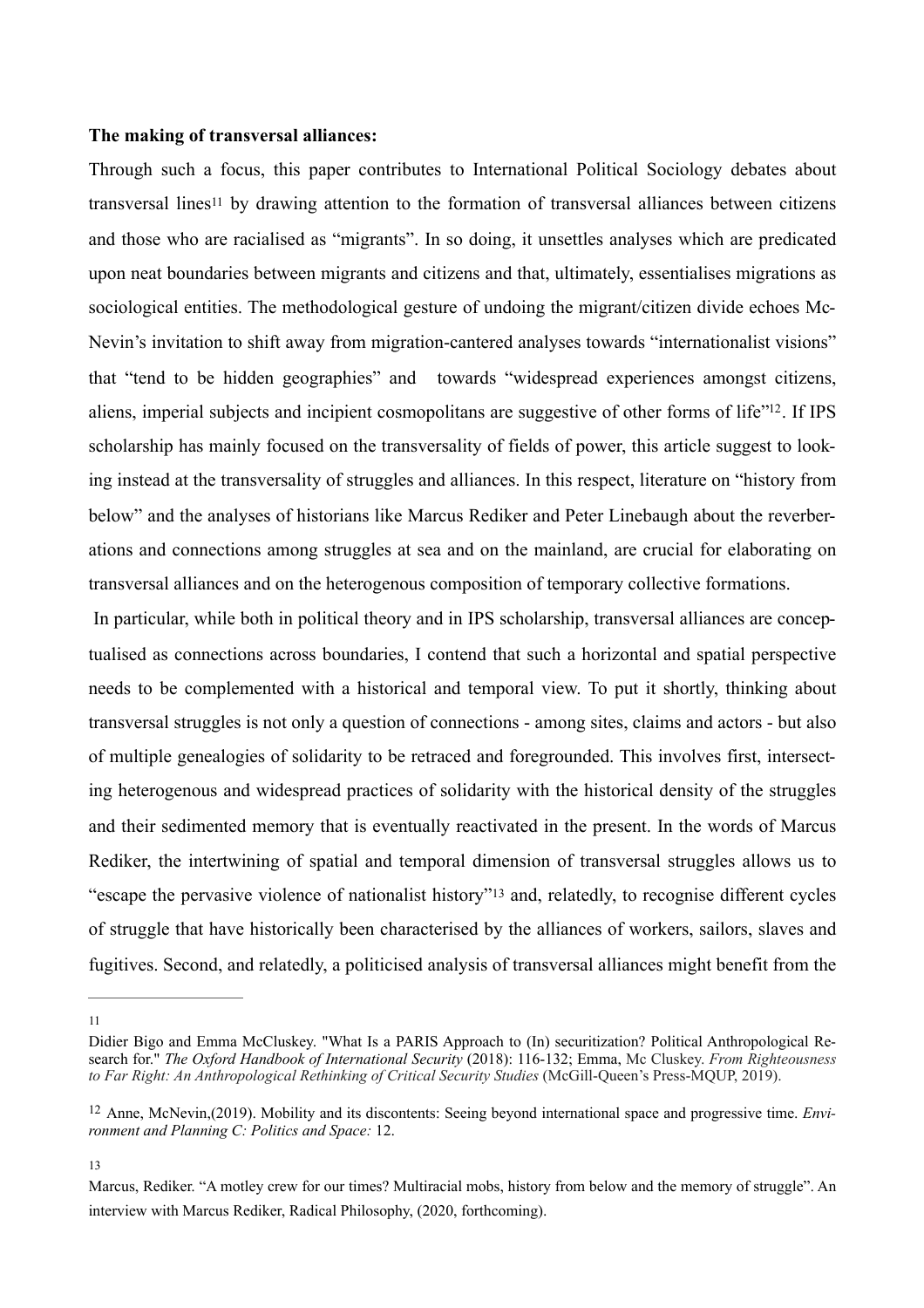<span id="page-5-6"></span>resonances with DuBois' theory of "abolitionist democracy" and the most recent feminist elabora- $tions<sup>14</sup>$  $tions<sup>14</sup>$  $tions<sup>14</sup>$ . Indeed, in retracing the history of the the slaves' resistances. Du Bois has highlighted on the one side the partial convergence - but also the conflicts - between slaves, migrant workers and other subjects in struggles for rights; and on the other side, he has shown how the question of slavery "still remains with the world as the problem of democracy expands and touches all races and na-tions"<sup>[15](#page-5-1)</sup>. Today, we could argue, a focus on migrant struggles and the transversal alliances of solidarity illuminates the centrality of the "migrant question" for thinking about democracy, collective subjects and citizenry.

<span id="page-5-9"></span><span id="page-5-8"></span><span id="page-5-7"></span>The composition of collective subjects and the inadequacy of traditional sociological categories such as the people and the population - for grasping emergent collective formations received a lot of attention in the literature. In this regard, it is worth recalling Michael Hardt and Toni Negri's theorisation of the multitude and their work on the assembly to designate heterogenous collective subjects that has emerged over the last decade during many protests across the world. Assembly, according to them, "is meant to grasp the power of coming together and acting politically in concert<sup>"[16](#page-5-2)</sup>). In her book *Towards a Performative Theory of Assembly* Judith Butler defines "assembly" as an *"embodied and plural performativity["17](#page-5-3)* that unsettles the exclusionary boundaries of the people and represents what constantly exceeds it. Indeed, as Butler highlights, even in its more inclusive conceptualisation and enactment, by naming "the people" we necessarily "indicate ex-cluded populations through a further demarcation<sup>''[18](#page-5-4)</sup>. More precisely, in Butler's view, assembly refers to "bodies that come together to make a claim in public space["19](#page-5-5) without having a pre-established safe ground or fixed space from where laying these claims and being politically visible. In other words, for Butler assemblies are precarious collective formations in which the action of making claims and that of producing one's own space for becoming visible, go together.

<span id="page-5-2"></span>[16](#page-5-8)

Michael, Hardt and Antonio Negri. *Assembly*. (Oxford University Press, 2017): xii

<span id="page-5-4"></span>[18](#page-5-10) Ibid. 11.

<span id="page-5-5"></span>[19](#page-5-11) Ibid. 70

<span id="page-5-11"></span><span id="page-5-10"></span><span id="page-5-0"></span>[<sup>14</sup>](#page-5-6) Angela, Y,. Davis, Freedom is a constant struggle: Ferguson, Palestine, and the foundations of a movement. (Haymarket Books, 2016)

<span id="page-5-1"></span><sup>&</sup>lt;sup>[15](#page-5-7)</sup>William Edward Burghardt. Dubois. Black Reconstruction in America, 1860-1880. (1935). (The Free Press, 1998): 184.

<span id="page-5-3"></span><sup>&</sup>lt;sup>[17](#page-5-9)</sup>Judith, Butler. Notes Toward a Performative Theory of Assembly: 8.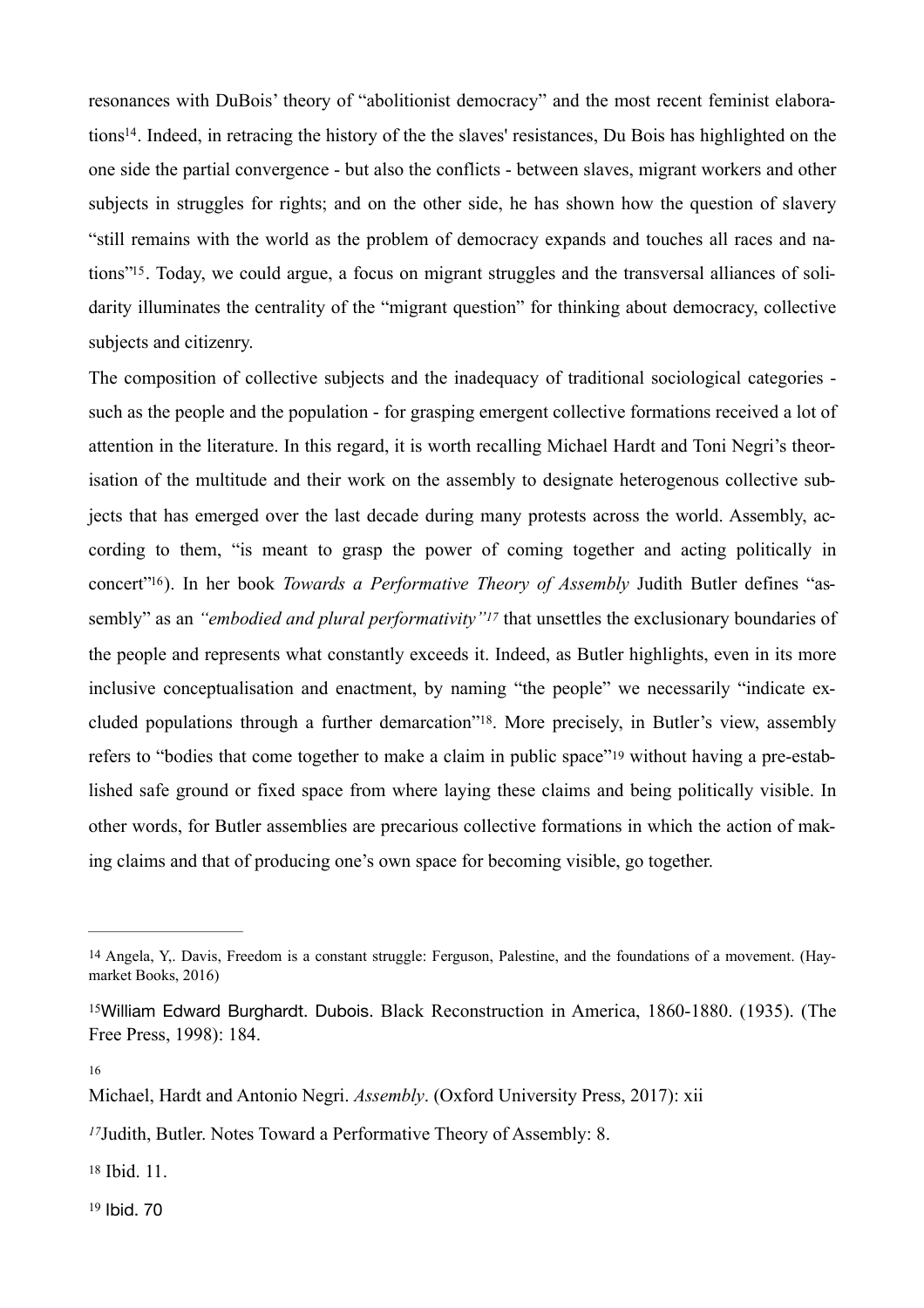<span id="page-6-3"></span>The body assemblies that Butler discusses, such as the Occupy movement, are "necessarily transient" but this transience is not actually an obstacle to the formation of collective subjects: indeed, even if they do not last in time, they "could appear anytime !'. Gatherings such as these serve as one of democracy's incipient or 'fugitive' movement["20](#page-6-0). Thus, the temporariness of assemblies is counter-balanced by their potential and virtual reproducibility that, it might be argued, guarantees the constitutive dimension of those gatherings, beyond the punctual moment and irruption of the event and of public exposure. In so doing, Butler draws attention to the potential reiterabiilty ('it can happen again') of modes and experiences of assemblies, linking up in this way past, present and future temporalities, reminding us that sedimented practices might be reactivated. Nevertheless, the possibility of b[e](#page-6-1)coming visible and being exposed on the public space<sup>[21](#page-6-1)</sup> remains a crucial condition of Butler's account of body assemblies. Relatedly, in Butler's work the reiterability of gatherings is connected with the enactment of an "ethics of cohabitation" that presupposes quite stable subjects, fixed in space. More broadly, scholars have extensively elaborated on the connections and the nexuses between different collective struggles across the world, on their commonalities, insisting in particular on precarity as shared condition $22$ .

<span id="page-6-5"></span><span id="page-6-4"></span>In a nutshell, these works have interrogated how experiences and political vocabularies of struggles, social movements and solidarity practices have travelled across spaces. Yet, questions around the temporariness and the temporality of the struggles remain quite marginal and overlooked in these debates. Hearable claims and punctual moments of bodily exposure and irruption in the public spaces get centre stage in these analyses. But what about the sedimentation of practical knowledges and experiences of struggle? How are collective memories of solidarity reactivated in the present ? What is the practical and political purchase of struggles and movements that have been highly precarious and ephemeral?

The seminal work of the historians Peter Linebaugh and Marcus Rediker on the revolutionary Atlantic equips us with analytical lenses tool for studying the emergence of collective subjects that cannot be grasped through traditional sociological categories of "the people" or "the population". In addition to that, by retracing the history of the struggles and collective refusals at sea performed by different criminalised subjects, Linebaugh and Rediker foreground what in this paper I have called the temporality of solidarity practices: yet, far from being a linear account, this temporality is

<span id="page-6-0"></span>[<sup>20</sup>](#page-6-3) Ibid. 11

<span id="page-6-1"></span> $21$  Although Butler stresses that public space should not be taken for granted and it is rather the outcome of struggles through which public space is produced, claimed and reconfigured.

<span id="page-6-2"></span><sup>&</sup>lt;sup>[22](#page-6-5)</sup> Isabell, Lorey. State of insecurity: Government of the precarious. Verso Books, 2015.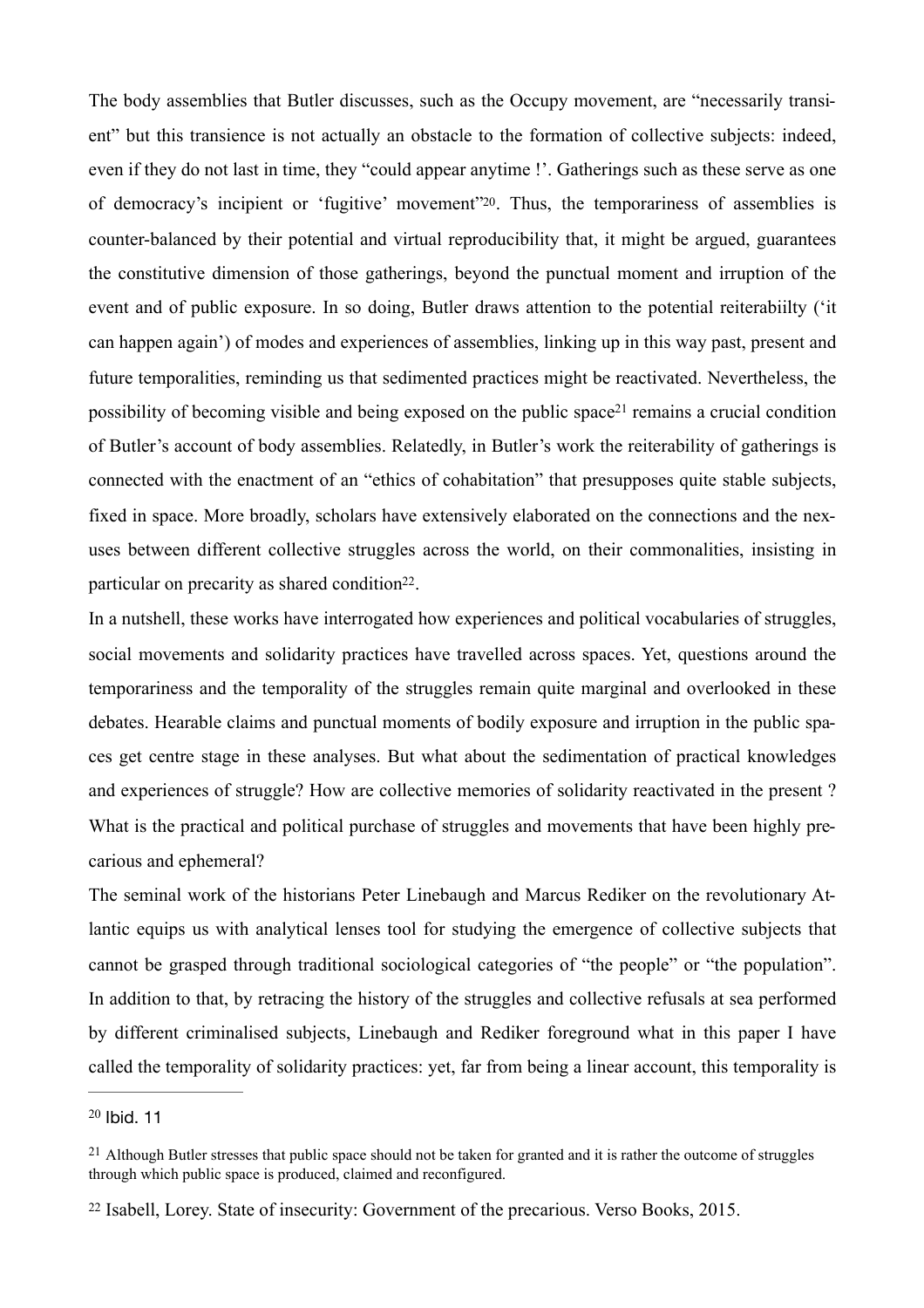<span id="page-7-4"></span>highly fragmented and must be retraced differently, as it is marginalised in the official historical archives. In *The Many Headed-Hydra* they consider the emergence of the motley crew - made of sailors, pirates and slaves - in the Eighteenth century by taking into account "acts of resistance" not in an isolated way, but rather by "situating them in relation to each other["23](#page-7-0)). In fact, they suggest that only by reconstructing the historical continuity and the relationships among different episodes is it possible to keep a memory of collective subjects that are not narrated by the official historical narratives and that are missing from the archive. Along the same lines, in their *Global history of runaways (2019)*, Rediker and colleagues have foregrounded the centrality of struggles over mobility and, at once, of mobility as tactics of flight and resistance against modes of coercion and ex-ploitation<sup>24</sup>[.](#page-7-1)

<span id="page-7-7"></span><span id="page-7-6"></span><span id="page-7-5"></span>The *making of collective subjects* is not narrowed to the moments in which these collective formations are visible and act; the temporality of solidarity, that is the way in which practices of solidarity have been consolidated and sedimented over time, even if in a dispersed and disrupted way, allows grasping *what lasts* of collective struggles in the aftermath of evictions, changed political contexts and new configurations of power relations. Building on Chandra Mohanty, I take into account solidarity practices that "rather than assuming an enforced commonality of the oppression […] fore-ground communities of people who have chosen to work and fight together "[25](#page-7-2)". Such an interrogation is particularly prominent when we are confronted with migration collective formations - what might also be called "migrant multiplicities"<sup>[26](#page-7-3)</sup>. The difficulty in conceptualising migrant collective formations mainly depends on their temporary, precarious dimension and on their movement. Even if they stay put and they struggle in a place or they are blocked there, migrant multiplicities tend to move - not in group or in a coordinated way, but as a result of different individual paths of migration. Temporariness and movement (*being on the move*) are tightly connected to each other in shaping migrant multiplicities and our perception of them. In order words, the movement of "migration movements" - that is, the constant possibility that migrants who are there could no longer be there

<span id="page-7-0"></span><sup>&</sup>lt;sup>[23](#page-7-4)</sup> Peter, Linebaugh, and Marcus Rediker. The many-headed hydra: sailors, slaves, commoners, and the hidden history of the revolutionary Atlantic. (Beacon Press, 2013): 193.

<span id="page-7-1"></span><sup>&</sup>lt;sup>[24](#page-7-5)</sup> Marcus Rediker, Titas Chakraborty, and Matthias van Rossum, eds. A Global History of Runaways: Workers, Mobility, and Capitalism, 1600–1850. Vol. 28. Univ of California Press, 2019.

<span id="page-7-2"></span>[<sup>25</sup>](#page-7-6) Chandra Talpade Mohanty, Chandra Talpade. Feminism without borders: Decolonizing theory, practicing solidarity. (Duke University Press, 2003): 7.

<span id="page-7-3"></span><sup>&</sup>lt;sup>[26](#page-7-7)</sup> Martina, Tazzioli. The Making of Migration. The Biopolitics of Mobility at Europe's Borders. (London: Sage, 2019).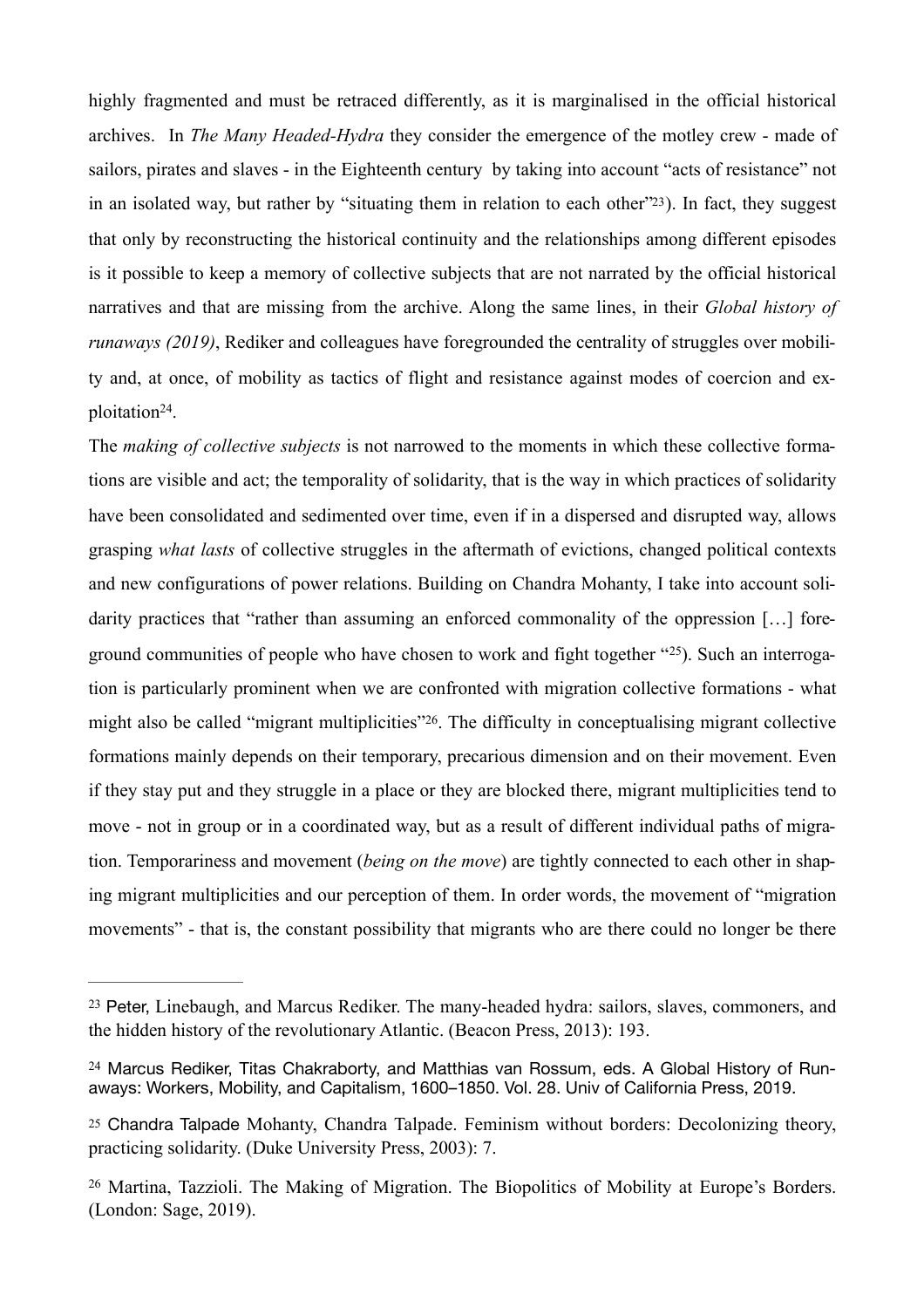tomorrow or in few hours - is what makes difficult to come to grips and theorise collective formations.

How to take stock of migrant multiplicities that emerge precisely through movement and temporariness*?* For instance, the Italian city of Ventimiglia, located at the border with France along the coast, has witnessed the presence and passages of thousands of migrants over the last nine years. On some occasions, the migrants who were temporarily stranded there engaged in collective struggles that lasted for few days or weeks. Thus, the history of Ventimiglia is also a history of migrants in transit, whose visibility and frequency has been highly uneven. Some of the traces of migrants' passages are spatially inscribed for instance in the form of signs written on some walls or as material left in abandoned encampments. Other traces of those passages are instead part of the collective memory of the citizens of Ventimiglia. And yet, the extent to which migrants' presence and struggles are recalled by citizens, how this memory might persist in time, irrespective of migrants' actual presence, is something that requires further investigation. In fact, "what is left of migrant spaces?" is not only a spatial and political question; it is also an interrogation about the legacies of migrants' movements and presence in the memory of the citizens. The difficulty in conceptualising the virtual persistence of migrants' passages primarily expends on the mobility and fleeting character of migration movements, as well as on their absence in the official archives. Ultimately, these traces might be seen as a "symptomatic space in the craft of governance" $27$ , that is as an analytical vantage point for scrutinising, in backlight, how migrants' presence is subjected to epistemic violence and material evictions.

<span id="page-8-5"></span><span id="page-8-4"></span><span id="page-8-3"></span>In this regard, autonomy of migration literature has notably conceptualised migration as a social movement<sup>[28](#page-8-1)</sup>, as a collective force that exceeds border controls and pushes states to reinvent their strategies of capture. Such an analytical perspective enables transcending a conceit of social movement as a defined group and to "highlight the elements of subjectivity that permeate migration movements["29](#page-8-2) together with the struggles that migrants make to resist exploitation, expulsion and illegalisation. Nevertheless, I want to point here to a slightly different way of engaging with "migrant movements", taking them more literally: migrants often gather in border-zones and tem-

<span id="page-8-0"></span><sup>&</sup>lt;sup>[27](#page-8-3)</sup>Ann Laura. Stoler. Along the archival grain: Epistemic anxieties and colonial common sense. (Princeton University Press, 2010): 7.

<span id="page-8-1"></span><sup>&</sup>lt;sup>[28](#page-8-4)</sup> Sandro, Mezzadra. "The gaze of autonomy: Capitalism, migration and social struggles". In V. Squire (ed) *The Contested Politics of Mobility*. (Abingdon: Routledge, 2010): 141–162; Dimitrios, Papadopoulos, Niamh Stephenson, and Vassilis Tsianos. *Escape routes: Control and subversion in the 21st century*. (Pluto Press, 2008).

<span id="page-8-2"></span><sup>&</sup>lt;sup>[29](#page-8-5)</sup> Sandro, Mezzadra. "The Right to Escape." Ephemera.  $4(3)$  (2004): 270.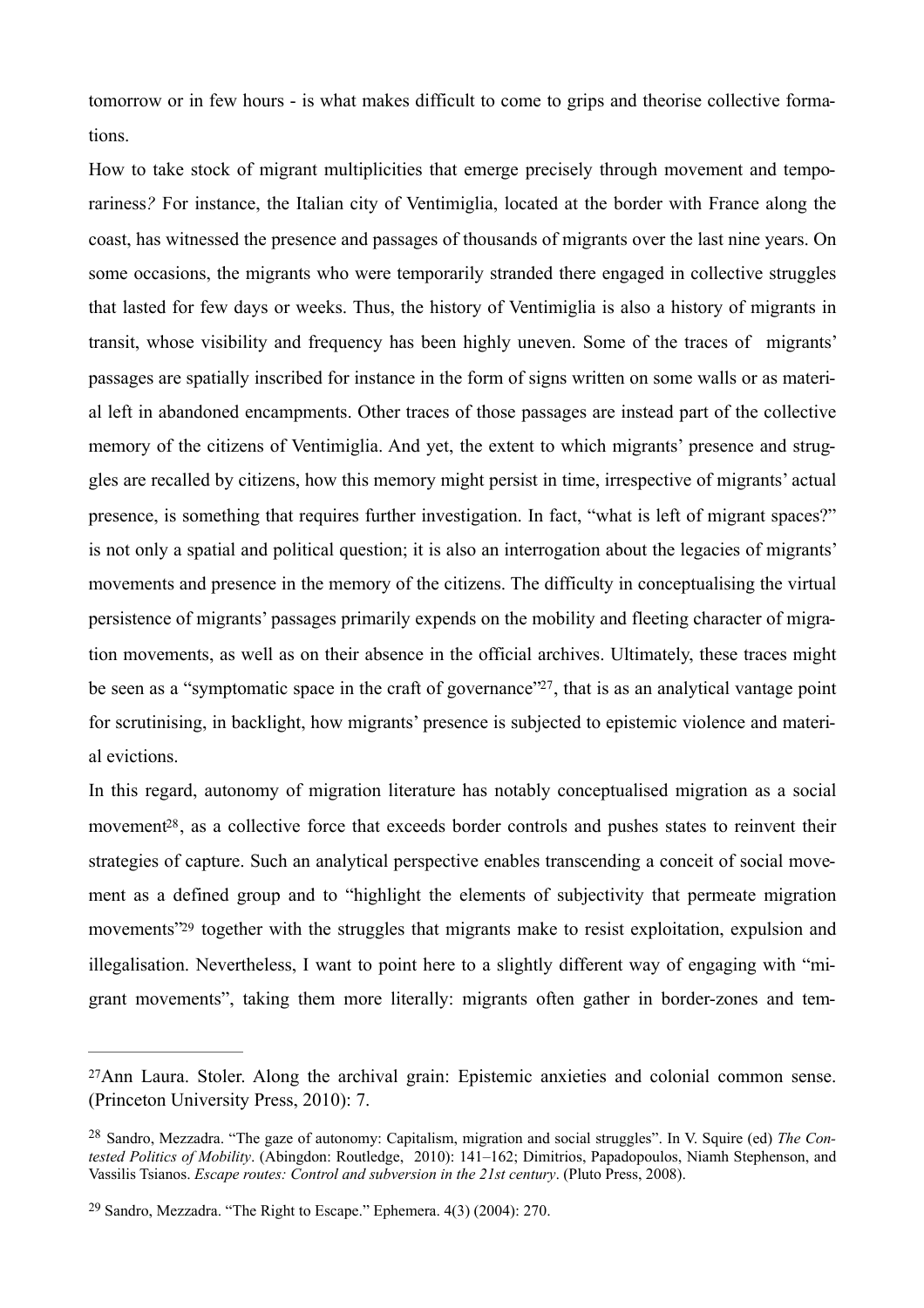porarily assemble, in a visible or hidden way, in the attempt to cross or to build tactical alliances and lay common claims. This collective dimension can be captured neither through the notion of population nor in terms of (consolidated and homogeneous) groups. This enables keeping open and interrogating the specificity and the actual composition of migrant *incipient collective subjects* and of their politicalness instead of assuming a pre-established collective subject – like the multitude, the people or the population. The emergent collective subjects I refer, are the outcome of transversal alliances of solidarity - between citizens and migrants - or they might be formed by migrants only. Ultimately, as Engin Isin has observed, the difficulty in grappling with migrant movements as collective formations depends on the implicit territorial geography associated with the image and the notion of "the people" 30[.](#page-9-0)

<span id="page-9-4"></span><span id="page-9-3"></span>Dealing with the limits of theories centred on the production of the event and on punctual irruptions into the public space, Sandro Mezzadra has gestured towards a "temporality of struggles" which is not the one of the event but of "the material practices that create the conditions of possibil-ity of insurgence through clashes and solidarities<sup>[31](#page-9-1)</sup>. More recently, in a remarkable article, he has argued that claims and struggles for freedom of movement that today are carried on by migrants should be situated within broader genealogies which are not confined to migration and that might be traced back to the abolitionist movement in the US: "While I emphasize the prominent roles played by migrant practices of freedom of movement, I am far from celebrating the isolation of migrants [...] Going back to the history of abolitionism in the U.S. can help us once more to discern the stakes of the struggle for freedom of movement<sup>32</sup>. In so doing, Mezzadra adds a fundamental step in a genealogy of migrant struggles, as long as he points to the importance of de-bordering and decontainerising migration by retracing historical transnational and transversal connections with other struggles.

#### <span id="page-9-5"></span>**The memory of the struggles at the French-Italian Alpine border:**

The Italian-French border is one of the main geographical signposts in Europe of what states have named a "refugee crisis" and of migrants' convoluted routes. Bardonecchia is an Italian small town on the Alps located in the Susa Valley and few kilometres from the French-Italian border. Since the late 2016, many migrants have tried to cross to France by hiking on the Colle d' Echelle, a moun-

<span id="page-9-0"></span><sup>&</sup>lt;sup>[30](#page-9-3)</sup> Engin, Isin. "Mobile peoples: Transversal configurations". *Social Inclusion*, 6(1) (2018), 115–123.

<span id="page-9-1"></span> $31$  Sandro Mezzadra. "The gaze of autonomy"

<span id="page-9-2"></span>Sandro, Mezzadra. "Abolitionist Vistas of the Human. Border Struggles, Migration, and Freedom of Movement*".* [32](#page-9-5) *Citizenship Studies* (2020, forthcoming).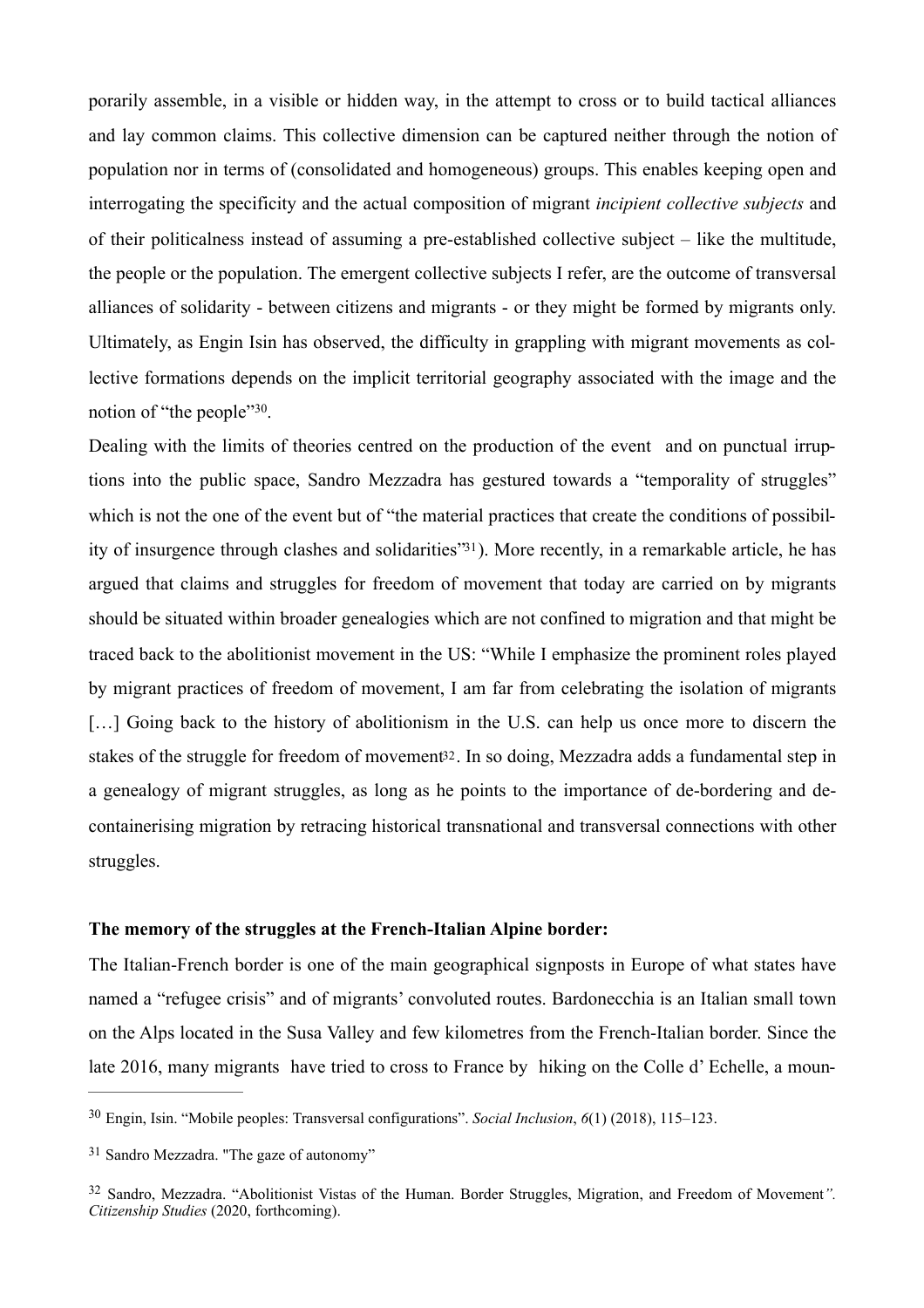tain pass that divides France from Italy. Indeed, Bardonecchia can be easily reached by regional train from Turin, and it is the last train stop before the French village of Modane. Every day, in late afternoon or with the last train from Turin which arrives at 22.38, few migrants get off the train in Bardonecchia and stop for a while in front of the small rail station, that however is closed at night to prevent migrants from sleeping there. Some of the migrants who catch the train stop few kilometres before Bardonecchia, in Oulx, and from there they reach the Italian village of Claviere, which is 1850 meters above the sea level and only two kilometres from France. The migrant Alpine route is in part the outcome of the increasing of border controls and violent push-back along the coast, that pushed migrants to divert their journeys to the Alps<sup>33</sup>[.](#page-10-0) Indeed, over the last three years the border crossing point from the Italian city of Ventimiglia to the French city of Menton has become increasingly policed.

<span id="page-10-4"></span><span id="page-10-3"></span>Even if the number of migrants who try to cross to France passing across the Alps is quite small, their presence has become quite visible in the Italian Alpine small towns, where locals are not used to seeing them. Or more accurately, migrants' visibility on the Alps has been the object of an ambivalent dynamic. On the one hand, the *Alpine migrants' passage* remains more overshadowed and marginal in the media than Ventimiglia, which has been under the spotlight for long time. On the other, with the increasing of migrants' passages and presence, "they suddenly became visible to the local residents [...] as 'people excess'<sup>34</sup> and the French police engaged in a systematic *migrant hunt* across the mountains in order to detect the migrants and to push them back to Italy. Migrants who cross the Alps are exposed both to environmental risks - due to the possible snow, the low temperatures in winter and the possibility of getting lost - and to repeated border violence on the part of the French police. In this regard, it is important not to naturalise the dangerousness of the Alps: indeed, border enforcements and police violence have transformed the mountains into a hostile environment[35.](#page-10-2)

<span id="page-10-5"></span>Both on the Italian side of the border, in the Susa Valley, and in the French town of Briançon many people have mobilised in support the migrants in transit - putting into place what I call here *the mobile infrastructures* of solidarity. This widespread mobilisation does not consist of a coordinated single network, but of different groups and heterogenous ways of acting in solidarity with the mi-

<span id="page-10-0"></span><sup>&</sup>lt;sup>[33](#page-10-3)</sup> Cristina, Del Biaggio, "On a fermé la montagne". L'Alpe, Glénat - Musée Dauphinois, 2019: 42-49.

<span id="page-10-1"></span>[<sup>34</sup>](#page-10-4) Roberta Altin and Claudio, Minca. "The ambivalent camp. Carceral Mobilities, Interrogating Movement". In Incarceration, (2017b): 33.

<span id="page-10-2"></span>Frances, Webber. "On the creation of the UK's 'hostile environment'." *Race & Class* 60, no. 4 (2019): 76-87. [35](#page-10-5)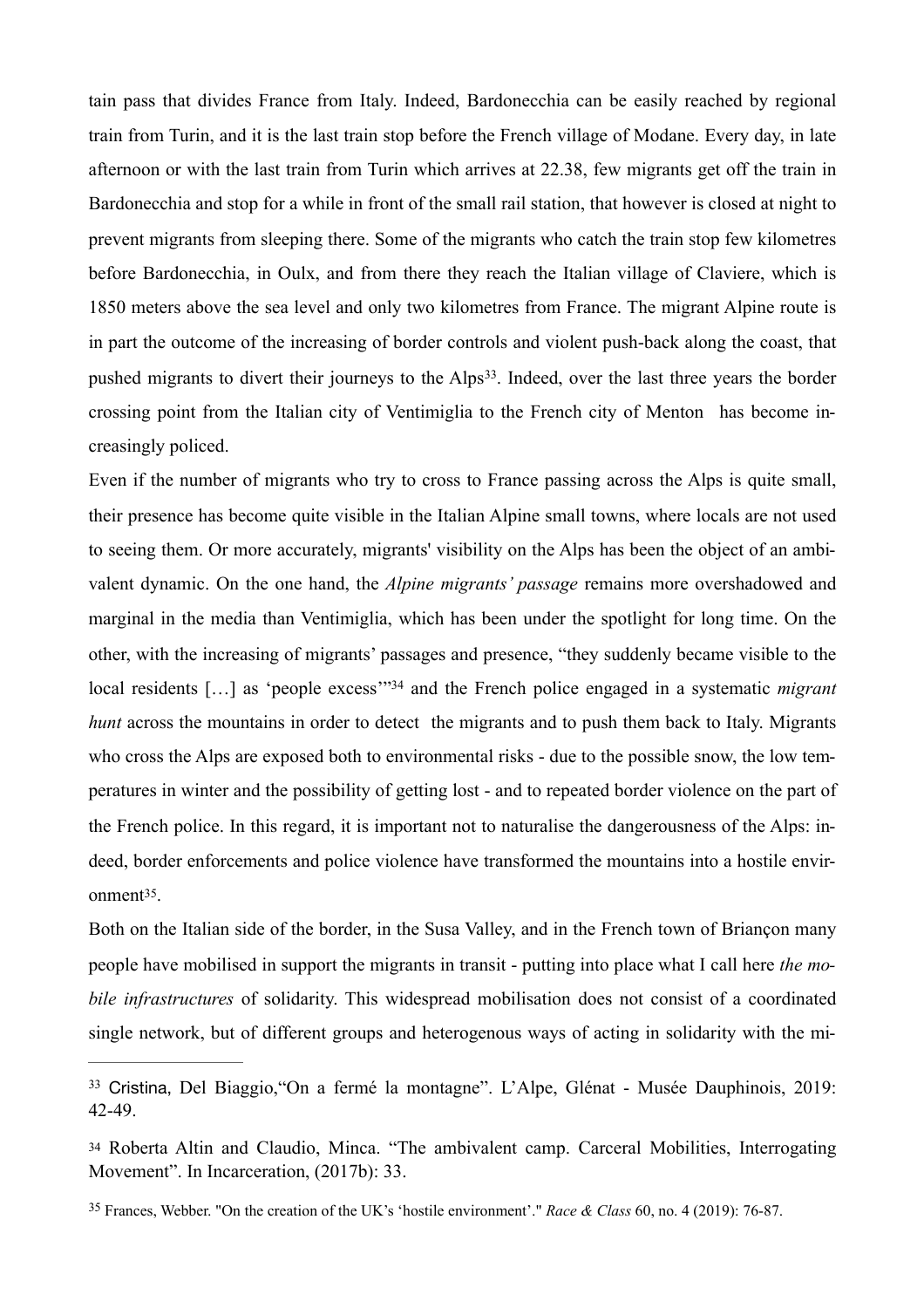grants. In Bardonecchia, "Rainbow for Africa", a local organisation of doctors, obtained the authorisation from the municipality to use a small room next to the rail station for hosting the migrants in transit overnight and providing medical aid and mountain clothes. This organisation defines its activity in terms of "humanitarian help to the migrants who risk their lives"; and the volunteers involved contend that they "are not there to support migrants who want to cross but, rather, to provide them with a safe space to stay at night and prevent them from being injured and suffering in extreme temperaturesz. Therefore, this organisation defined its work as a form of humanitarian intervention; and, yet, in practice, through their logistical and medical intervention, they provide, to some extent, an active support.

In the village of Claviere, locals and activists occupied the room of a church in March 2019 and renamed it "Chez Jesus - occupied shelter". The strategic choice of the name depended on the opposition of the priest to the occupation in solidarity with the migrants: in order not to be evicted, the activists defined the shelter as a sanctuary space. Inside that room, where the migrants in transit used to stop for one night or more, before trying to cross – or after being pushed back at the border – the activists showed a map to any group of migrants who reached the shelter. The mapping-orienting activity was for explaining to the migrants where and how to cross, which paths should be used and which ones to be avoided, and so on; one hand-written map for migrants – with the main dangers and tips – and a traditional map with the mountain paths were used together for illustrating the doable crossing to them. The occupation of the church in Claviere and the counter-mapping activities conducted there – to dodge the cartography of police control – are examples of transversal alliances between migrants and citizens that unsettle the hierarchies and the top-down relationships that characterise humanitarian actions. In Oulx, locals, many of whom are also part of the No Tav movement against the construction of the high-speed railway, opened a temporary shelter, similar to the one in Bardonecchia next to the rail station where migrants who want to reach Claviere can stop at night and get some warm clothes.

<span id="page-11-1"></span>Temporary mountain shelters[,](#page-11-0) mapping activities<sup>[36](#page-11-0)</sup>, medical aid and the opening of safe places have been put in place by local organisations, citizen networks and independent volunteers for supporting the migrants in transit on the Alps. Nevertheless, these collective solidarity practices have not come out of the blue. Rather, as this paper shows, they take place in spaces characterised by an important history of struggles and mobilisations that, in their diversity and specificity, had fights for social

<span id="page-11-0"></span><sup>&</sup>lt;sup>[36](#page-11-1)</sup> Some activities have been supporting migrants at the Alpine French-Italian borders by giving them maps of the area, as well as by drawing themselves maps that report the main risks and dangers migrants might encounter in specific locations along their route, and that trace the safe paths.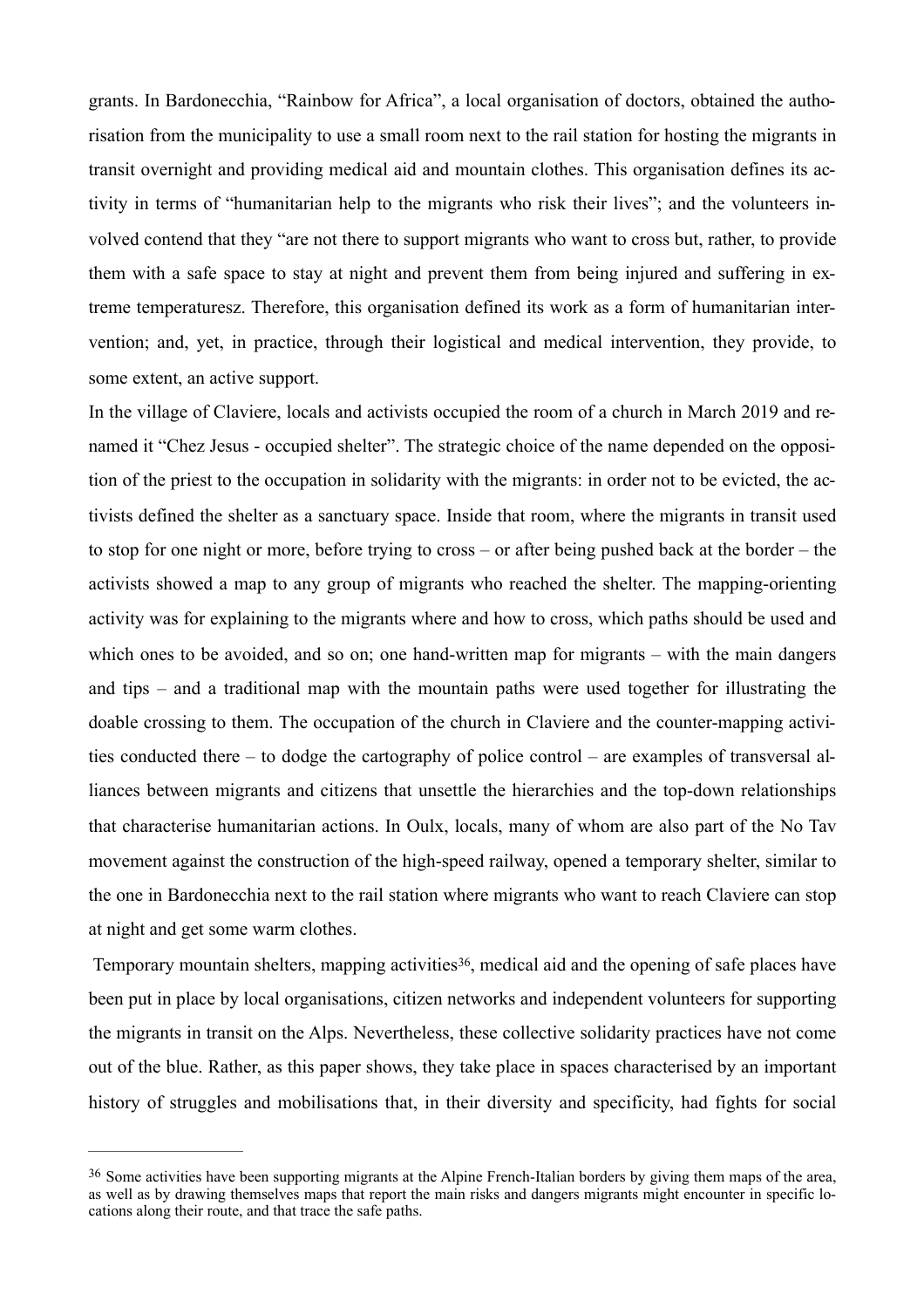<span id="page-12-3"></span>justice in common. Hence, we can speak of a s*edimentation of practical knowledges* and *memory of the struggles* that have been reactivated in the present in support of the migrants in transit. In this way, this paper argues, solidarity practices are not merely spatialized, travelling across borders (cross-border solidarity); they are also informed by temporality, or better by the peculiar temporality of the struggles and of its collective memory that has been at play in a certain space. "I mobilise now to support in many ways the migrants who try to go to France, as for me it is a matter of social justice, in continuity with my involvement in the other struggles we carried on here in the Susa Valley"[37:](#page-12-0) this conversation I had with a volunteer from the city of Bardonecchia shows that practical knowledges and *the sedimented memory of struggles f*or social justice have been reactivated in the present, as part of "border struggles"[38.](#page-12-1) Indeed, the Susa Valley has been characterised by a longstanding history of struggles and solidarity practices: during the II World War, the Valley mobilised against the German occupation; in the Seventies protests and road blocks took place against the construction of the highway and then, in the Nineties, locals have notably put into place the NoTav movement, which is still very active and that gather people from everywhere, to oppose the highspeed railway train the Valley. Today, many of them, are engaged as part of local groups or individually, in solidarity practices with the migrants who try to go to France and who are repeatedly subjected to police violence and push-back measures along their route.

<span id="page-12-5"></span><span id="page-12-4"></span>The French-Italian journal *Nunatak*<sup>[39](#page-12-2)</sup> constitutes a kind of archive of the struggles that took place over the years on the Alps - tracing also a connection with solidarity practices and struggles that happened on other mountains, in Europe and beyond. Many of the struggles that are recorded and described in the journal are not migrant struggles, nor solidarity practices supporting refugees; rather, *Nunatak* keeps memory of heterogenous mobilisations that pursue goals which might be broadly defined of social justice - in the field of environmentalism, popular resistances, infrastructures and exploitation. Today, with the increasing passages and presence of migrants on the Alps, there has been a parallel growing attention to the collective experiences of migrant solidarity, which are taking place both on the Italian and on the French side of the border. Yet, even if mobility struggles have gained centre stage in the media and migrants' presence on the Alps is quite unusual for

<span id="page-12-0"></span><sup>&</sup>lt;sup>[37](#page-12-3)</sup> Interview with S., a citizen of Bardonecchia, November 28, 2019.

<span id="page-12-1"></span><sup>&</sup>lt;sup>[38](#page-12-4)</sup> Nicholas, De Genova (ed). The Borders of "Europe": Autonomy of Migration, Tactics of Bordering. (Duke University Press, 2017).

<span id="page-12-2"></span><sup>39</sup> <https://revuenunatak.noblogs.org> : "Nous voulons effectuer des recherches pour fournir des documents sur les histoires de révoltes, de désertions passées et actuelles, individuelles et collectives, spécifiques à ces zones géographiques".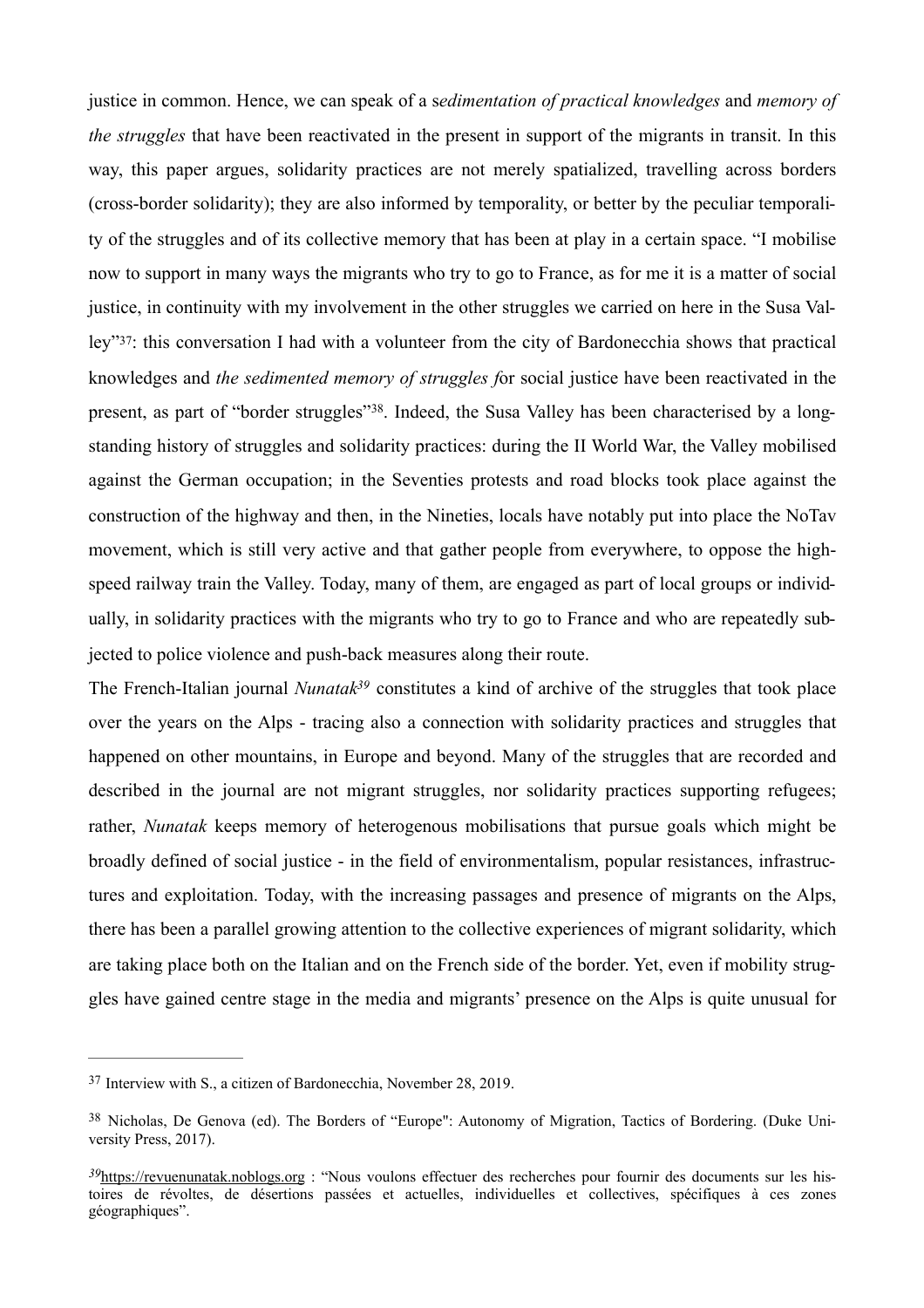locals, it is worth noticing that the mobilisations in support to the migrants are presented in the journal as part of a wider range of struggles and solidarity practices.

<span id="page-13-1"></span>However, we should caution against any romanticisation of struggles and solidarity practices in support with the migrants. Indeed, the focus on the mobilisations in the Susa Valley should not lead us to conclude that migrants are welcome by locals at large and that the majority of the population there engages in support to the migrants. On the contrary, migrants who transit on the territory are mainly the object of a silent adversity mixed with indifference<sup>[40](#page-13-0)</sup>. Indeed, the widespread mobilisation in the Valley was intentionally not so much under the spotlight of the media, as the goal was to provide logistical support to the migrants, avoiding the triggering of racist reactions. These heterogenous solidarity practices put into place *invisible mobile infrastructures* in support to the migrants in transit. They are invisible not because they are hidden -although in some cases they might be, in order not to be spotted by the police - but, rather, because they appear only while they are enacted. Indeed, while some of these infrastructures are localised and might remain in place for a relatively long time - as the shelter in Oulx - others are not: Alpine guides who help migrants along the path or who rescued them in the snow, activists making maps to give to the migrants and volunteers who give clothes and provide information about the risky places are kind of human mobile infrastructures that exist while they are actively deployed.

#### **Towards a genealogy of mountain rescue:**

"The Alpine passage has always been a site of migrants' transit, 'illegalised' border crossing and rescue", G. a citizen of Bardonecchia and member of the Alpine Rescue (*Soccorso Alpino*) told me. In fact, in speaking of sedimented knowledges at the Alpine border we should widen the spectrum of practices beyond struggles and include also rescue activities. These latter are neither driven by social justice goals nor are they conceived for saving or supporting migrants in particular. Rather, rescue operations respond to a civic and state duty and do not make any distinction in terms of nationality and legal status of the people who are rescued. And yet, as I managed to reconstruct through an archival research and through interviews, the history of mountain rescue is also a history punctuated by the encounters between rescuers and "migrants" in distress. The longstanding practice of rescue people in danger or who got lost on the Alps is by now part of the collective memory in the city of Bardonecchia and Claviere - on the Italian side - and of Briançon - on the French side - among many. Much less popular is the memory about the "migrants" who had been saved there

<span id="page-13-0"></span> $\rm{^{40}In}$  $\rm{^{40}In}$  $\rm{^{40}In}$  so doing, migrants' presence is partly invisibilised - they are there, but people tend not to look at them.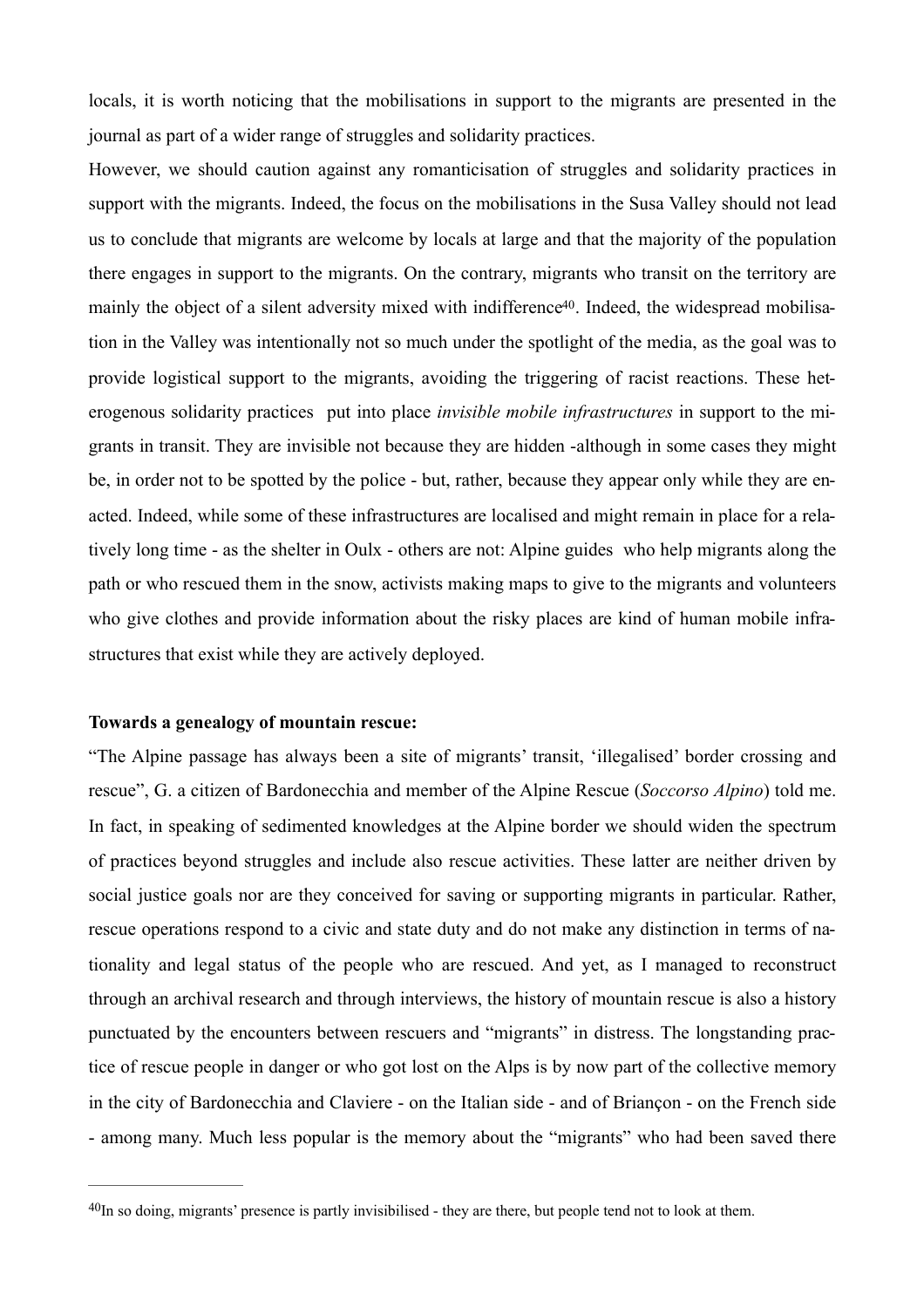<span id="page-14-3"></span>over the decades. Nevertheless, few people in Bardonecchia, in particular the elderly, recall the fleeting passage of "migrants" there, during the '70s and the '80s; or better, as one of them told me, "it was not easy to spot them in the city, but we knew about their transitory presence as some of them had been rescued or we found them dead on the mountains["41](#page-14-0). That Alpine passage has been shaped by a longstanding history of "illegal" border crossings from Italy to France, in particular for work purposes. But, who were the "migrants" who hiked on the Alps to reach France on the sly? Actually, as w[e](#page-14-1)ll reconstructed by Sandro Rinauro in his book *The Pathway of Hope<sup>42</sup>* ("Il Cammino della Speranza, 2009), a relevant number of Italian citizens tried to cross to France "illegally" in the first decades of the nineteenth century; and the Italians' illegal crossing on the Alps increased in the aftermath of World War II, due to the mobility restrictions implemented under fascism by Mus-solini, and the bilateral agreements on workers quota between France and Italy<sup>43</sup>[.](#page-14-2)

<span id="page-14-5"></span><span id="page-14-4"></span>In the late '40s and in the '50s', the "migrants" rescued on the Alps were therefore Italians. Later on, in the '60s and in the '70s, as I found out in the archive of the Alpine Rescue in Bardonecchia, the "migrants" became third-country nationals, mainly from the former Yugoslavia and from Eastern Europe.

June 29, 1956: "in the attempt to expatriate to France the people we rescued, of Italian nationality, ended up in danger"; September 2 and September 12, 1956: "we rescued an Italian citizen who was trying to reach the French city of Modane". March, 24 1974: "A person of foreign nationality has been rescued today - he is without documents, and he is likely to be a Moroccan citizen"; February 2, 1982, "three persons of Yugoslavian nationality who were not well equipped, had been rescued while they were trying to expatriate in a clandestine way"; March 8, 2003: "search and rescue intervention was conducted to find out non-European citizens who got lost while they were trying to cross in a clandestine way"; June 6, 2003: "four Rumanian citizens have been saved while they were trying to enter France illegality and they found themselves in danger"; April 1, 2009: "a Moroccan national, that was without regular documents, was found in danger and rescued in the attempt to cross to France". Alongside the archives, oral history is crucial for retracing migrants'

<span id="page-14-0"></span><sup>&</sup>lt;sup>[41](#page-14-3)</sup> Interview with C., a citizen of Bardonecchia and member of the Alpine Rescue section.

<span id="page-14-1"></span>*The Pathway of Hope (1950)* is also the title of a famous movie by Pietro Germi that shows a group of *[42](#page-14-4)* Italians from Sicily who were crossing "illegally" to France on the Alps, with the help of some locals.

<span id="page-14-2"></span>[43](#page-14-5)

See Sandro Rinauro. Il cammino della speranza. L' emigrazione degli italiani nel secondo dopoguerra. (Einaudi, 2009). Restrictions to Italian emigrations were enforced by the Italian government under Mussolini, in particular since 1926 and then with the 1930 law which aimed at hampering the flight of anti-fascists. In the aftermath of the war Italy and France signed many agreements between November 1945 and 1948 to regulate labour mobility to France through the National Office of Immigration (see for instance Atti Parlamentari, 1947).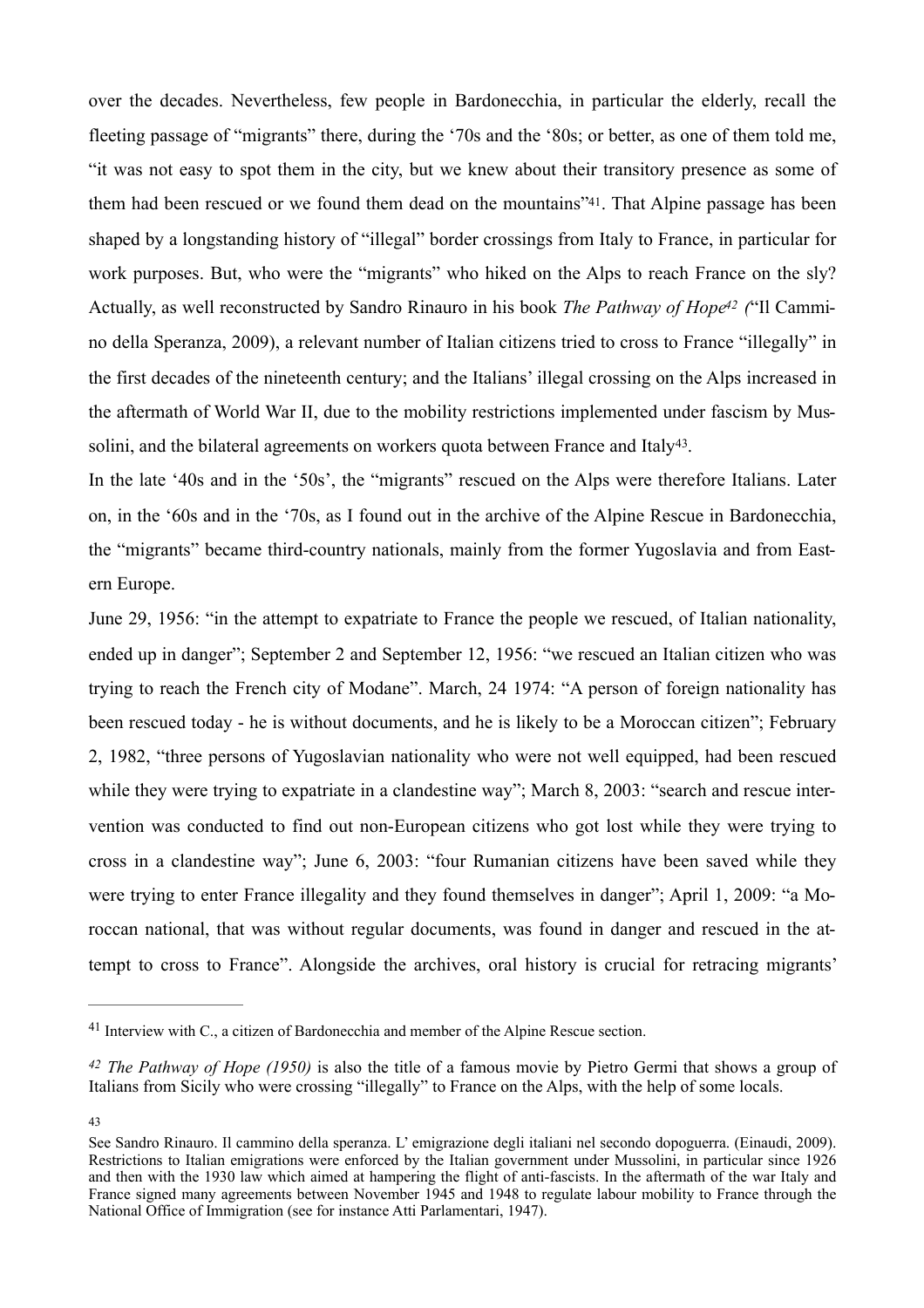fleeting presence. Paolo, a retired doctor in Bardonecchia who was the head of *Soccorso Alpino* in the '70s and then continued the activities there even in the '80s, recalls the few Turkish and the by now citizens of Yugoslavia Republic they rescued in the snow in the mid '70s: "probably many more crossed to France in summer, but we do not have trace of those who just passed and were not found dead or in danger by us". "Migrants" got lost hiking from Bardonecchia to Modane mostly when they crossed via the dangerous La Rochelle Valley: "indeed, unlike today, they did not have phones at that time, and therefore, they were not updated about the most feasible routes, they just followed the rail tracks". And yet, the fleeting presence of those migrants was not noted in Bardonecchia, nor was it considered "a problem", as they did not actually stay - they just transited through - and even if some of them might have spent some hours or days in the city, given that they are not "black" they weren't in the spotlight<sup>[44](#page-15-0)</sup>.

<span id="page-15-2"></span>This brief and partially lacking history of mountain rescue at the French-Italian border sheds light on the constant presence of "migrants" there and on practical knowledge - saving people in danger on the mountains - sedimented over time. Although mountain rescue is not a migrant-oriented activity, what emerges from the archival records and the testimonies collected in Bardonecchia is that "migrants" are ultimately part of that history and that, in a way or in another, mountain rescue has always been also about rescuing foreigners or unauthorised crossers. An insight into the history of mountain rescue and migration enables widening the focus from the sea to other geographical environments and showing that rescue is not a response to a migration "crisis". Significantly, the practice of mountain rescue and the interventions for saving foreigners, fugitives and "illegalised" workers, are quite enshrined in the Susa Valley - at the level of oral history and direct testimonies. "This valley" as the mayor of Bardonecchia stressed to me "has been ultimately shaped by those fleeting presences of migrants and 'clandestine' Italians, as well as by the whole economy of border crossing, as many locals were of course involved as mountain guides and were paid for helping people to make it to France["45](#page-15-1).

#### <span id="page-15-3"></span>**"We are not a collective, we are a movement":**

In summer 2019, about two hundred undocumented migrants, who named themselves *Gilets Noirs* - *Black Vests* - started a massive mobilisation, with its epicentre in the city of Paris, to claim their right to an accommodation and to get documents. On July 12, they occupied the Pantheon in Paris

<span id="page-15-0"></span>[<sup>44</sup>](#page-15-2) Interview with Paolo, ex Head of Soccorso Alpino in Bardonecchia, December 16, 2019.

<span id="page-15-1"></span> $45$  interview with the mayor of Bardonecchia, 23 October 2019.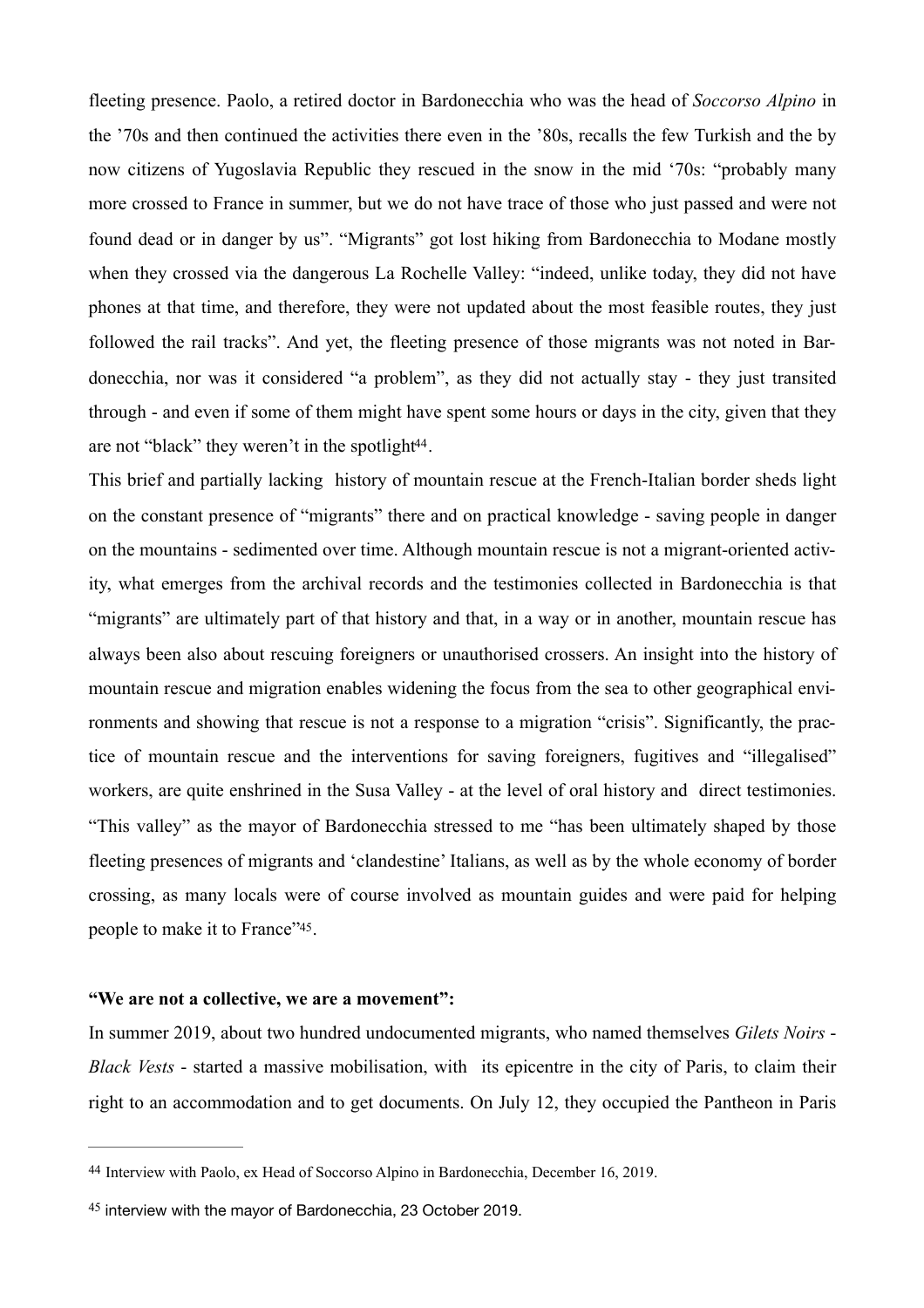<span id="page-16-3"></span>for few hours as a collective protest to reiterate their demands and become politically visible. That protest and the many others that followed had been violently repressed by the French police that caught and arrested many of them<sup>[46](#page-16-0)</sup>. What particularly matters for the purpose of this article is that the *Gilets Noirs* grounded their collective struggles on very specific and situated claims - demanding the paper and an accommodation - while at the same time they sheerly exceeded these latter. Indeed, the unbearable character of the *Gilets Noir*s movement for the authorities was the articulation of a radical struggle with punctual demands, together with their much broader claims and goals that do not concern illegalised migrants only.

<span id="page-16-4"></span>As two members of the *Gilets Noir have* declared in a recent interview, "the *Gilets Noir* is not a col-lective, is a movement"<sup>47</sup>[:](#page-16-1) by saying so, they have highlighted the peculiar nature of that collective formation, which in fact cannot be codified through self-contained categories such as "groups" and "collective". Indeed, as they explain, those who take part to the *Gilets Noirs* movement might be at the same time member of collectives. By speaking of movement, they shifted the attention from identity belonging towards the participation to struggles that appear to be transversal, that is not confined into pre-established categories nor wedded to particularistic claims only. The Gilets Noirs see their movement as a process of construction of common practices and knowledges, and as a collective attempt to get out of "political ghettos":

"We want to bring this struggle out of the political ghetto in which it has been enclosed, and re-inscribe it within a social movement, in order to show that the claims raised by migrants might be endorsed by everyone - no matter if they are *sans-papier* or not, migrants or not. This struggle is as much as general as a struggle for workers' dignity or against precarity . The idea is to unify all forces, not just around simple solidarity, but through a common cause, with shared objectives".

<span id="page-16-5"></span>Thus, the *Gilets Noirs* movement has unsettled the very boundaries in which institutions have been trying to confine them - for instance, as a battle narrowed to the demand for regularisation. The radical dimension of their struggle consisted precisely in the 'incorrigibility'[48](#page-16-2) of their claims and goals, that could not be fully codified through a legalistic or unionist vocabulary. Rather, they have pivoted their struggle around very specific and punctual demands - documents and accommodation

<span id="page-16-0"></span>[<sup>46</sup>](#page-16-3)[https://www.euronews.com/2019/07/12/gilets-noirs-occupy-paris-monument-to-protest-migrants-rights](https://www.euronews.com/2019/07/12/gilets-noirs-occupy-paris-monument-to-protest-migrants-rights-in-france)[in-france](https://www.euronews.com/2019/07/12/gilets-noirs-occupy-paris-monument-to-protest-migrants-rights-in-france)

<span id="page-16-1"></span><sup>&</sup>lt;sup>47</sup>[http://www.platenqmil.com/blog/2019/09/01/les-gilets-noirs-cest-pas-un-collectif-cest-un-mouvement--archeologie](http://www.platenqmil.com/blog/2019/09/01/les-gilets-noirs-cest-pas-un-collectif-cest-un-mouvement--archeologie-dune-lutte-antiraciste?fbclid=IwAR0CmGWvqt0TJZeqQamlTI53lSQMZ0YK8-UJGZmXp83t8RwPm9uZap3mJW4) [dune-lutte-antiraciste?fbclid=IwAR0CmGWvqt0TJZeqQamlTI53lSQMZ0YK8-UJGZmXp83t8RwPm9uZap3mJW4](http://www.platenqmil.com/blog/2019/09/01/les-gilets-noirs-cest-pas-un-collectif-cest-un-mouvement--archeologie-dune-lutte-antiraciste?fbclid=IwAR0CmGWvqt0TJZeqQamlTI53lSQMZ0YK8-UJGZmXp83t8RwPm9uZap3mJW4)

<span id="page-16-2"></span>[<sup>48</sup>](#page-16-5) Nicholas, De Genova. "The queer politics of migration: Reflections on "illegality" and incorrigibility." *Studies in social justice* 4, no. 2 (2010): 101-126.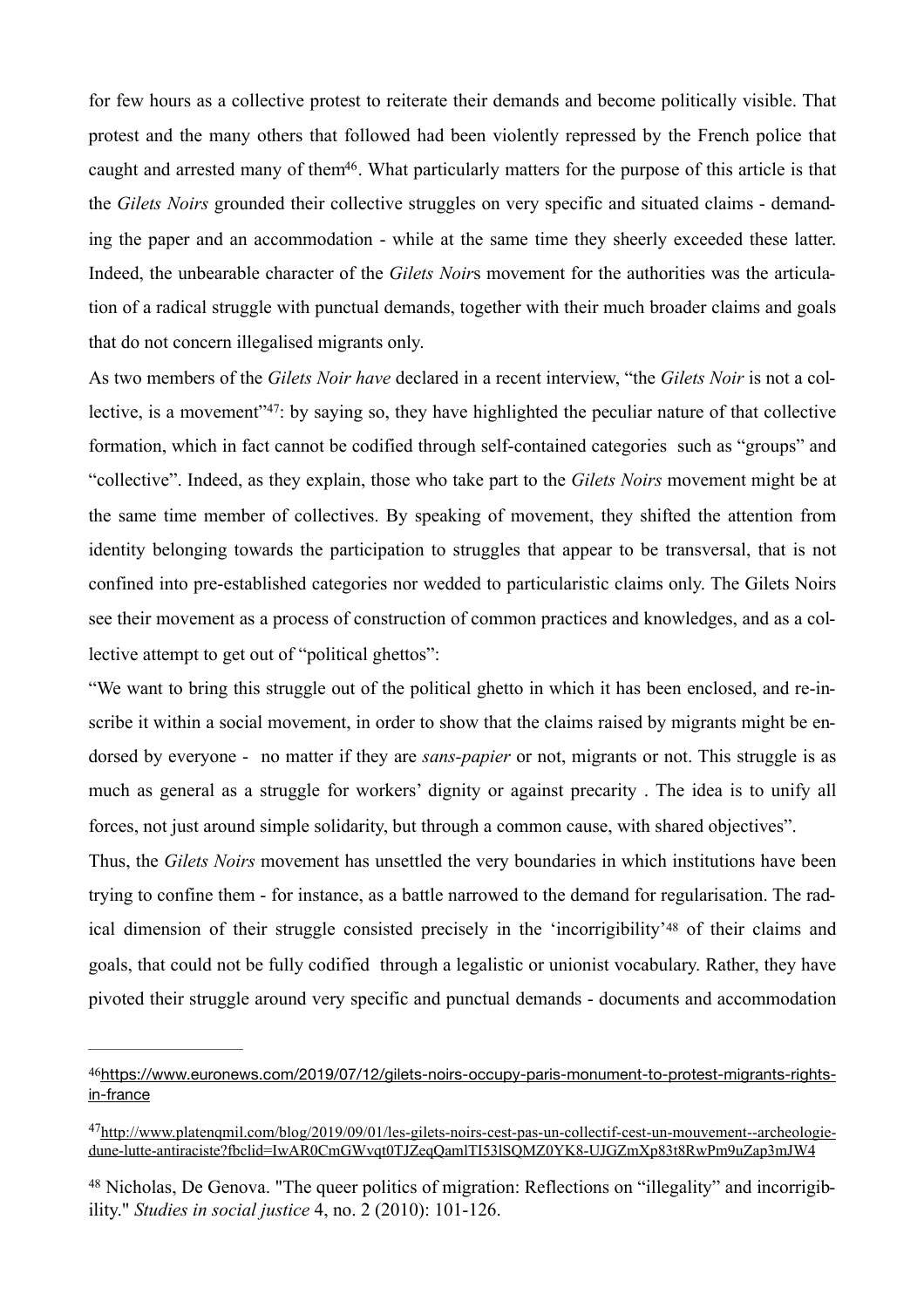<span id="page-17-5"></span><span id="page-17-4"></span>- to raise broader points and claims about exploitation and precarity  $49$ . Importantly, the very way in which they framed their specific claims that could not be addressed in binary terms. For instance, through their motto "neither in the street, nor in prison" *("ni rue, ni prison"*<sup>[50](#page-17-1)</sup>) they carried on their struggle to get an accommodation for all *sans-papiers* and denouncing at the same time the semicarceral condition that migrants who live in accommodation provided by state authorities live. It is not by coincidence that they define themselves as "residents of *foyers* and tenants of the street". Importantly, the movement of the *Gilets Noirs* was born building on the longstanding experience of struggle of the *sans-papier* movement that has been active in France since the Nineties. Indeed the *Sans Papier* movement did not just raise fundamental political and rights claims and struggled for these, to get out of their own clandestinity; as Etienne Balibar famously argued through their collective struggles they also taught fundamental lessons to the French citizenry, showing for instance that citizenship "is not an institution nor a status, but a collective practice. They did it for themselves  $[\dots]$  but also by stimulating new forms of activism and renewing old ones<sup>"[51](#page-17-2)</sup>. The invention of new modes of political action and of collective assembling - that might appear unusual if seen through the citizen-gaze perspective - is something that can be potentially reactivated beyond punctual events.

<span id="page-17-6"></span>The *Gilets Noirs* framed their collective struggle in a way that cut across the *migrants-citizens* divide, as long as their claims actually concerned condition of deprivation and precarity that do not affect exclusively illegalised migrants. Significantly, the self-designation of *Gilets Noirs* recalls the *Gilets Jaunes (Yellow Vests)* movement that notably got centre stage in France between 2018 and 2019 in struggling against precarity, and the most recent ecological movement called *Gilets Vert[s52](#page-17-3)*. Therefore, the movement of the *Gilets Noirs* sheds light on the transversal alliances that are built in solidarity networks and collective struggles and that might (but not always) unsettle neat opposi-

<span id="page-17-7"></span>tions between migrants and citizens - without however disregarding the asymmetries at play be-

<span id="page-17-2"></span>[51](#page-17-6)

Étienne, Balibar. "What we owe to the Sans-Papiers". Eipcp (1996). Available at <http://eipcp.net/transversal/0313/balibar/en.html> (last access, October 5, 2019).

<span id="page-17-0"></span><sup>49</sup>[https://www.opendemocracy.net/en/can-europe-make-it/gilets-noirs-the-undocumented-mi](https://www.opendemocracy.net/en/can-europe-make-it/gilets-noirs-the-undocumented-migrant-collective-taking-paris-by-storm/)[grant-collective-taking-paris-by-storm/](https://www.opendemocracy.net/en/can-europe-make-it/gilets-noirs-the-undocumented-migrant-collective-taking-paris-by-storm/)

<span id="page-17-1"></span>[http://collectif-ali-ziri.over-blog.com/2019/07/la-lutte-des-gilets-noirs-ni-la-rue-ni-la-prison-des-papiers-mainten](http://collectif-ali-ziri.over-blog.com/2019/07/la-lutte-des-gilets-noirs-ni-la-rue-ni-la-prison-des-papiers-maintenant.html) *[50](#page-17-5)* [ant.html](http://collectif-ali-ziri.over-blog.com/2019/07/la-lutte-des-gilets-noirs-ni-la-rue-ni-la-prison-des-papiers-maintenant.html)

<span id="page-17-3"></span>[<sup>52</sup>](#page-17-7) These multiple resonances that the movement of the *Gilets Noir* remarks, are particularly telling of how labour struggles enable laying claims that transcend the racialised condition of "being a migrant". This is also the main argument carried on by Aboubakar Soumahoro, a migrant unionist leader in Italy that pushes for organising a common platform between migrant workers, ploughmen and exploited Italian workers in order to prevent the ghettoisation of migrant struggles (Soumahoro, 2019).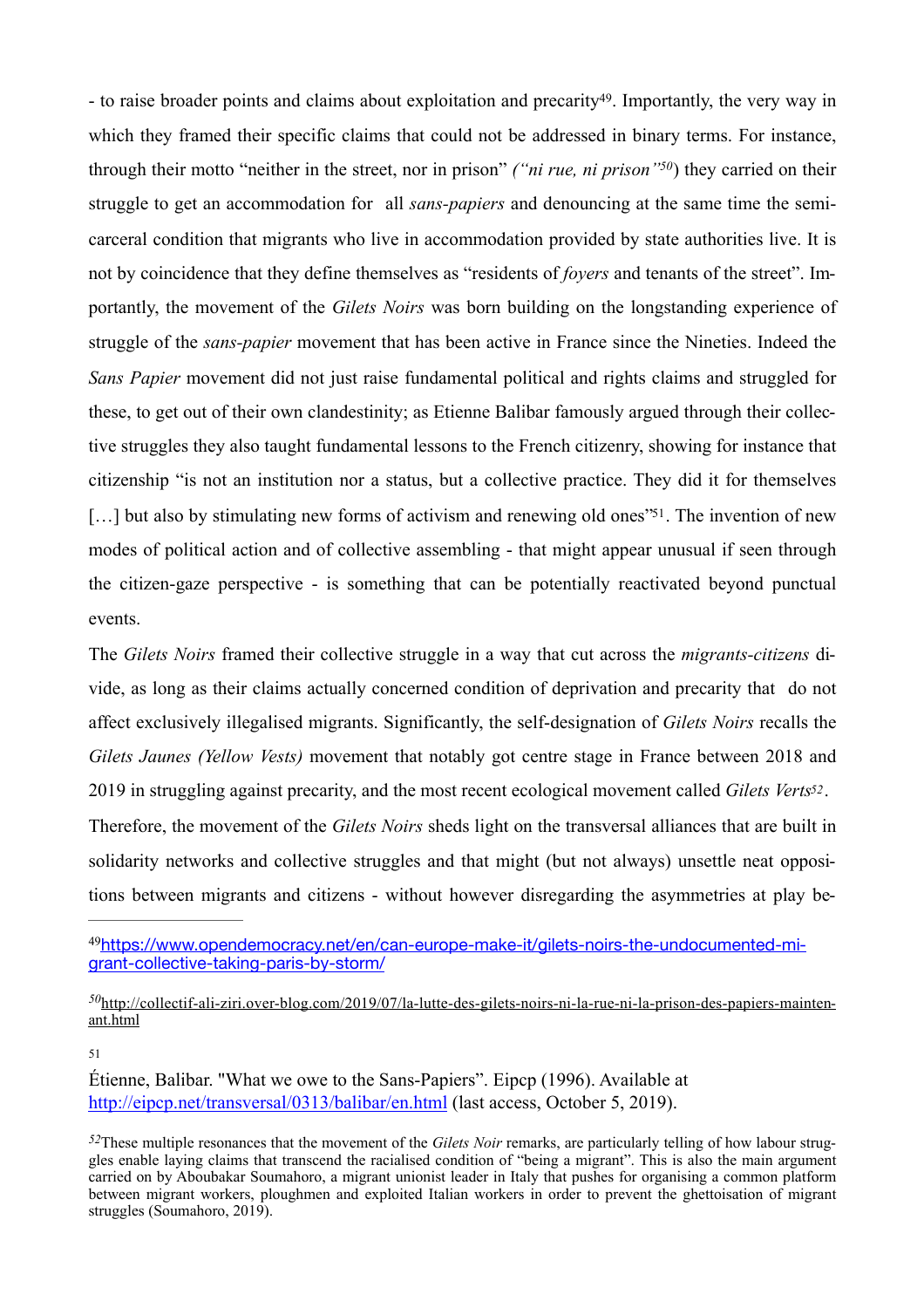tween the two and the differential way of being racialised. Nevertheless, beyond the connections and reverberations with other contemporary struggles, the claims of the *Gilets Noirs* echoes the protests of "irregular" migrants that took place in France in the '70s and in the '80s, even before the emergence of the sans-papiers movement in the '90s. The first migrant struggles in France started between the late '60s and the early '70s, when they both organised protests for getting the permit to stay and work in the country, and they were part of broader mobilisations that were not specifically about migration and that involved French citizens too.

<span id="page-18-4"></span>In the early '70s migrants were aware of being an important component of the French society and many of them "engaged in struggles against racism and the life conditions in the bidonvilles and in the cities of transit, but also in the factory strikes"<sup>[53](#page-18-0)</sup>. And yet speaking of transversal struggles does not mean that the alliances between migrant workers and citizen workers were easy to be formed: both the unions and individual activists criticized migrants' mobilisations as these were deemed to be not properly organised or, reversely, to be to reformist, when they were "just" demanding *papiers*. It is only with the wide mobilisations in 1968 and of the following years that a significant convergence of struggles - of migrants and non-migrants - happened, around transversal themes such as access to the health system, jobs, police violence, and individual rights. Internationalist political projects contributed to partially overcome the divisions and conflicts between foreigners and citizens who were struggling for the same rights and to strengthen practices of solidarity. In 1983, in the aftermath of the first violent urban riots in the periphery of Lyon, the sons of migrants from the Maghreb organised the first national march against racism and for equality- called "*march des beurs*"[54,](#page-18-1) from Marseille to Paris. The march, which was joined by around 100000 French in Paris, marked "the appearance of postcolonial migrants' sons in the French public space"<sup>[55](#page-18-2)</sup>; it also important turn in migrants' claims, as long as issues of racism, discrimination and rights got center stag[e56](#page-18-3). Notably, the widespread social turmoil led also to political activism around migrant rights, with the goal of carrying on both struggles for the rights of workers at large, with struggles to sup-

<span id="page-18-7"></span><span id="page-18-6"></span><span id="page-18-5"></span><span id="page-18-0"></span>Mogniss Abdallah, Mogniss Les sans-papier d'hier a auhourd'hui, pour une memoire collective de l immigration. 2003. Available at:<http://1libertaire.free.fr/Mogniss23.html> (last access January 3, 2020).

<span id="page-18-1"></span>[<sup>54</sup>](#page-18-5) "Beur" in the French means "arab".

<span id="page-18-2"></span>[<sup>55</sup>](#page-18-6)Abdlellali, Hajaat. "Retour sur la Marche pour l'égalité et contre le racisme". Hommes et migrations, 1304, 2019: 152.

<span id="page-18-3"></span>Said, Bouamama, *Dix ans de marche des Beurs - Chronique d'un mouvement avorté* (LaDecouverte, 1994). [56](#page-18-7)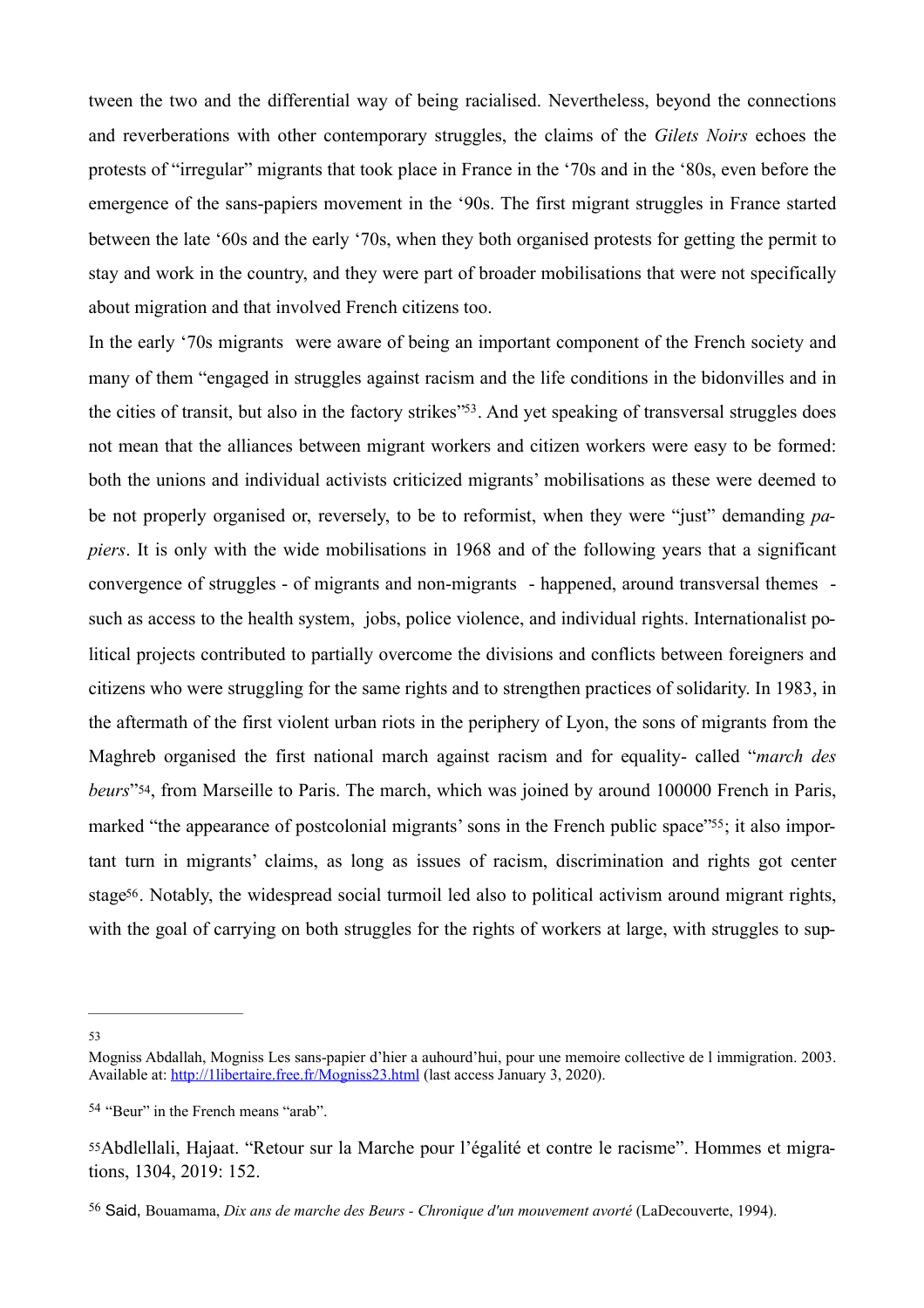<span id="page-19-6"></span><span id="page-19-5"></span>port migrants' claims<sup>[57](#page-19-0)</sup>. Hence, in the claims and mobilisations of the *Gilets Noirs* we can hear the ["](#page-19-1)distant roar of battle<sup>"[58](#page-19-1)</sup> of migrant movements and of laborious convergences of struggles and practices of solidarity.

The angle of transversal alliances does not reveal collaborations among equals nor does it involve the erasure of juridical and economic differences, between the illegalised migrants and the citizens. In fact, it would be misleading to think of transversal alliances as of peer-to-peer relations and overshadow the inequalities between citizens and migrants in terms of legal status. Rather, the *Gilets Noirs* laid claims that pertained to their specific condition - of as undocumented migrants. - oriented at reaching specific goals and that, at the same time, raised much wider demands that exceed the boundaries of any legal concession. In so doing, the movement of the Gilets Noirs crafted a political discourse that, building on particular and well defined claims, enabled accommodating struggles against precarisation and labour exploitation. A focus on transversal alliances and claims ultimately speaks to Bridget Anderson's call for a ["](#page-19-2)methodological denationalism"<sup>[59](#page-19-2)</sup> in migration literature, as it consists in unfixing migrants from pre-established and bounded positions and categories; and yet, instead of highlighting transversal connections around exclusion, we see how the *Gilets Noirs* movement sets such a potential common ground as a *struggle for*, more than just as a subtraction from - exploitation, precarity and exclusion.

<span id="page-19-8"></span><span id="page-19-7"></span>Payingattention to the transversal alliances or "transversal solidarities"<sup>[60](#page-19-3)</sup> that are produced is not merely for emphasising connections as such, and for the sake of them. In fact, an insight into the transversality of struggles cannot dispense from scrutinising the peculiar modes of subjection and of violence that migrants are affected by, and that cannot be elided through understanding of power relations as 'processes'. Methodologically, it enables reversing a state-based approach to migration which would consider migrant struggles as byproducts of politics and not as constituent movements opening up political spaces. In fact, starting from the "transversal configurations"[61](#page-19-4) that migrants

<span id="page-19-9"></span><span id="page-19-0"></span>Gisti. Memoire des luttes de l'immigration en France. (Presses du Gisti, 2014).

<span id="page-19-1"></span><sup>&</sup>lt;sup>[58](#page-19-6)</sup> Michel, Foucault.. Discipline and punish: The birth of the prison. (Vintage, 2012): 308.

<span id="page-19-2"></span>[<sup>59</sup>](#page-19-7) Bridget, Anderson, "New directions in migration studies: towards methodological de-nationalism." *Comparative Migration Studies* 7, no. 1 (2019): 1-13.

<span id="page-19-3"></span> $60$  Didier, Bigo. "International political sociology: rethinking the international through dynamics of power". In Basaran, Tugba, Didier Bigo, Emmanuel-Pierre Guittet, and Rob BJ Walker, (eds). Political Sociology: Transversal Lines. (Routledge, 2016): 32.

<span id="page-19-4"></span> $61$  Engin, Isin. "Mobile peoples: Transversal configurations".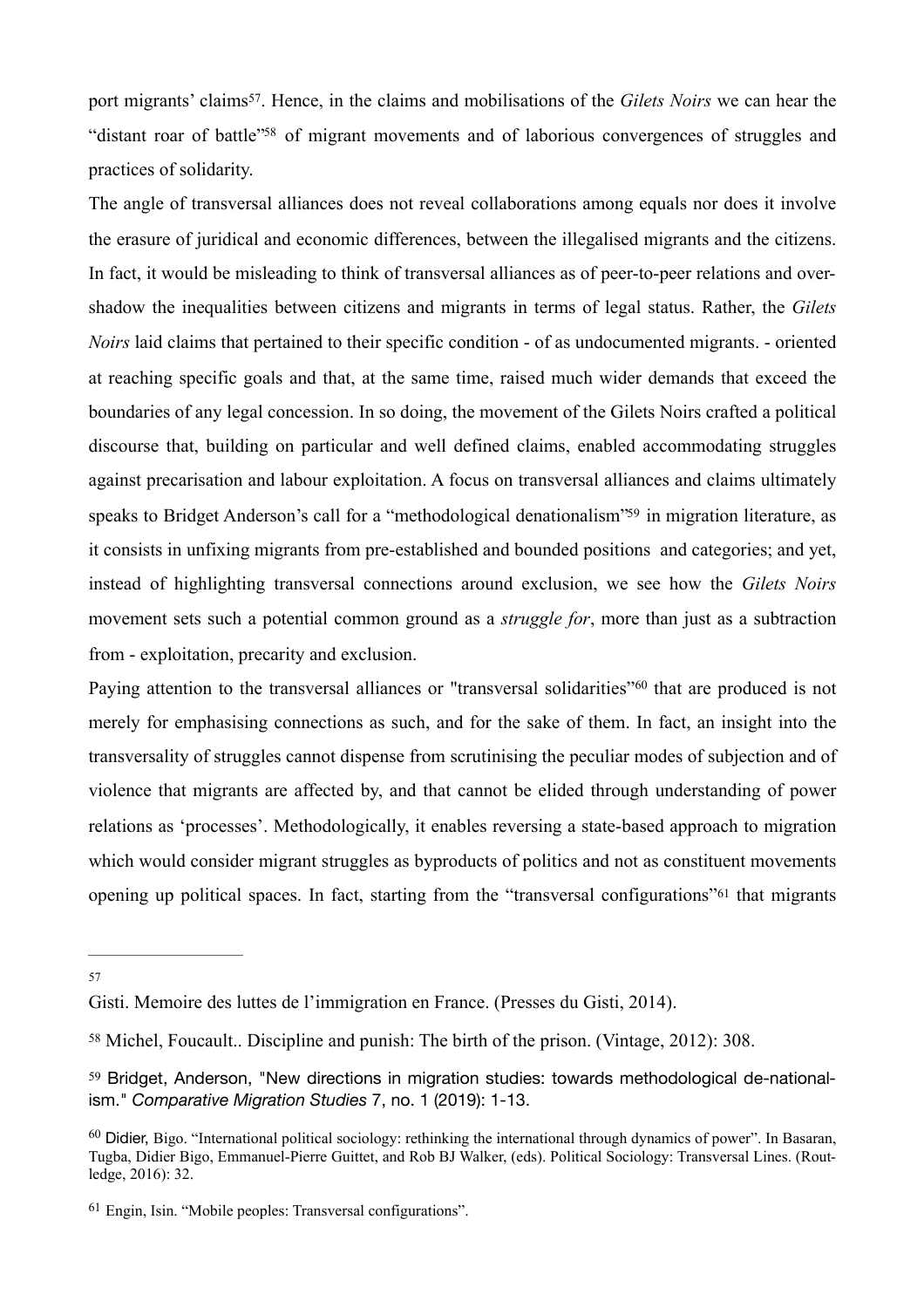<span id="page-20-5"></span>struggles build up, we turn the attention to what they have enacted, to "the mobile mode of sociality that emerge<sup>[s]["](#page-20-0) $62$ </sup> through their presence and silent or noisy struggles.

### *Conclusion:*

<span id="page-20-6"></span>Confronted with the ephemerality of emergent collective subjects and with the defeat of many migration movements, Angela Davis's contentions to look at "the history of struggle, the history of solidarity movements" enables seeing how "seemingly indestructible forces can be easily broken"<sup>[63](#page-20-1)</sup>. In this sense, following Davis, transversal alliances show how even punctual claims - for papers and rights - might turn into more expansive and inclusive struggles that end up in unsettling the migrant/ citizen divide. A focus on transversal alliances of solidarity helps undoing the containerisation of critique within the field of migration. In this respect, we should not stop asking "where we [could] find […] the writings of the *sans-papiers*, the place of those without a place, the claims of those without rights and the dignity of those without images? Where shall we find the archive of those we don't want to record and whose memory sometimes we want to kill?["64](#page-20-2)).

<span id="page-20-8"></span><span id="page-20-7"></span>The incorrigible presence and the struggles of temporary migrant collective formations, and the infrastructure of solidarity put into place have in fact reshaped the political geography of Europe. Nevertheless, many of the migrant struggles that occurred across Europe have remained invisible, "silent" or they have been violently repressed. The memory of the struggle and of dispersed solidarity practices constitute a shared mobile political ground that can be potentially reactivated in differ-ent mobilisations<sup>[65](#page-20-3)</sup>. Drawing attention to the *temporalities of solidarity* means moving beyond the punctual protests, bodily exposures in public space and events with a high political visibility to interrogate "*what is left*" of collective movements, fleeting safe spaces and ephemeral camp[s66](#page-20-4). The temporary collective formations that emerged in many border-zones across Europe cannot be subsumed under a single label - e.g. assembly, coalition - because of their heterogeneity, both in their scopes and in their composition.

<span id="page-20-9"></span><span id="page-20-0"></span>[<sup>62</sup>](#page-20-5) Claudia, Aradau, Jef Huysmans, and Vicki Squire. "Acts of European citizenship: A political sociology of mobility." *JCMS: Journal of Common Market Studies* 48, no. 4 (2010): 945-965.

<span id="page-20-1"></span> $63$  Angela, Y. Davis. Freedom is a constant struggle: xxi

<span id="page-20-2"></span><sup>&</sup>lt;sup>[64](#page-20-7)</sup> George, Didi-Huberman. Peuples exposés, peuples figurants: l'oeil de l'histoire, 4. (Paris: Ed. de Minuit, 2012): 32.

<span id="page-20-3"></span><sup>&</sup>lt;sup>[65](#page-20-8)</sup> Martina, Tazzioli and William Walters. "Migration, solidarity and the limits of Europe." *Global Discourse: An interdisciplinary journal of current affairs* 9, no. 1 (2019): 175-190.

<span id="page-20-4"></span><sup>&</sup>lt;sup>[66](#page-20-9)</sup> Barbara, Pinelli, "Borders, politics and subjects. Introductory notes on refugee research in Europe." Etnografia e Ricerca Qualitativa, 1, (2017), 5-24.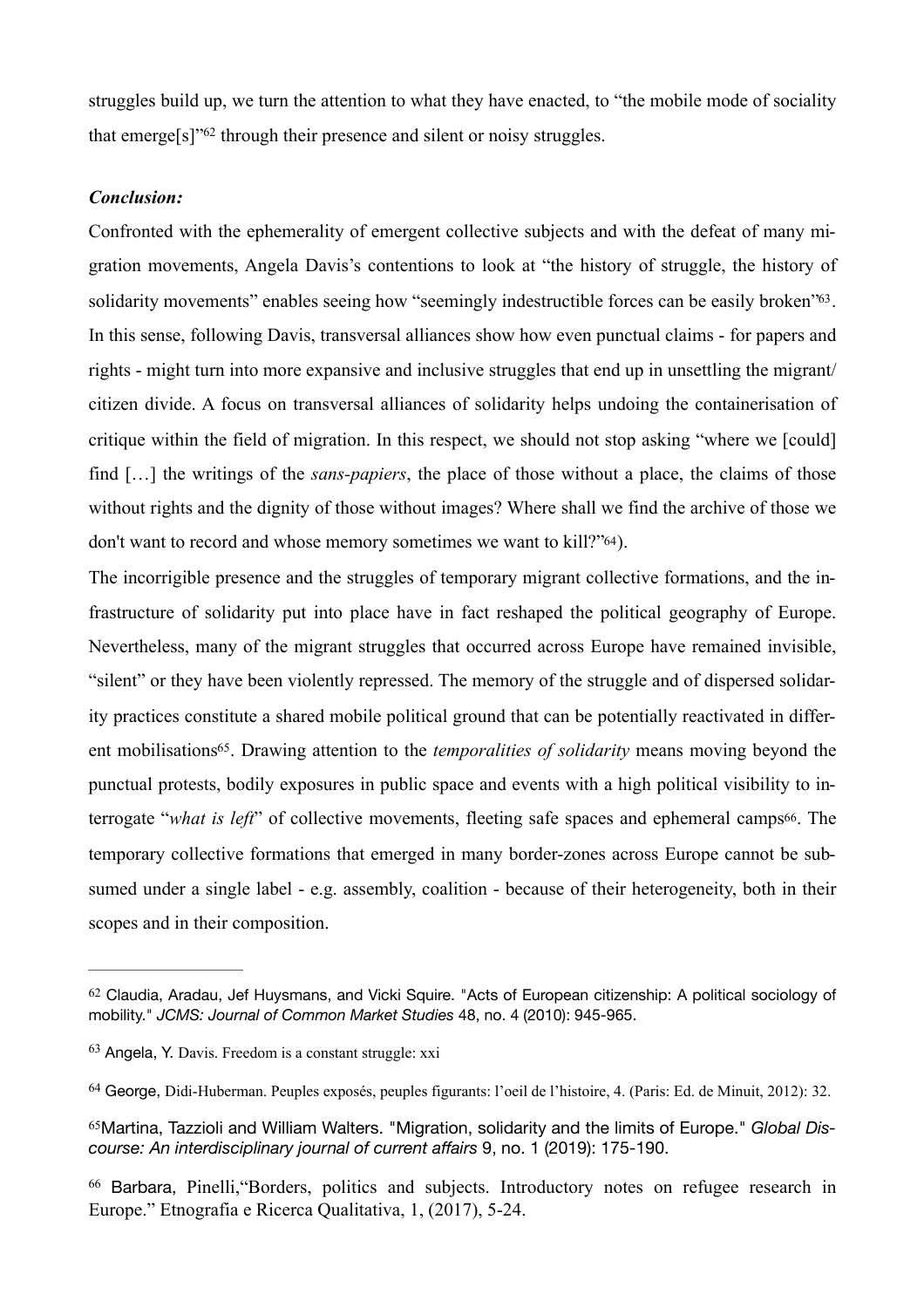<span id="page-21-4"></span><span id="page-21-3"></span>Migrant multiplicities tend to be temporary and volatile, and this makes it hard to record and make an archive of their existence, as well as to recognise them as collective political subjects. To what extent are migrant struggles and presence now part of a collective memory? Far from being safely stable, mobility struggles are persistently exposed to dispersal measures, violent evictions and dismantling police operations apt at taking terrain away from migrants and destroying collective "spaces of livability"<sup>[67](#page-21-0)</sup>. And yet, some traces remain that emerge from within "cramped spaces"<sup>68</sup>. So, *what is left of migrants' spaces?* As this paper has shown, we cannot stop with the punctual moments when struggles happen or become visible, nor we can focus exclusively on organised collective formations. Through retracing and foregrounding the memory of the struggles, it enables supplementing the question "what is left?" with "how have solidarity practices sedimented over time?" and, jointly "how have precarious and temporary movements shaped some places?". Ephemerality, temporariness and fleetingness do not exclude nor are in contradiction with invisible constituent movements - that open up new political spaces and might contribute to a collective memory of migration. Thus, asking "*what is left of migrants' spaces ?*" is a way for investigating the un-stable ["](#page-21-2)mobile commons"<sup>[69](#page-21-2)</sup> which might emerge from transversal alliances that are nevertheless constantly subjected to processes of making and unmaking. Unstable mobile commons are spatially unbounded as they can potentially be reactivated in different sites.

<span id="page-21-5"></span>If practices of solidarity are sedimented in the collective memory, this is by no means a guarantee of their reactivation in the present. If we shift away our cartographic imagination from geopolitical frontiers to the multiplication of border-zones that have punctuated the European space, behind their temporariness and fleetingness we might see the disrupted and dispersed sedimentation of struggles and movements. The precarious and fleeting life of migrant spaces does not preclude keeping traces of these. Indeed, the presence and the struggles of migrants might remain alive in the collective memory in those places; and the frequent re-emergence of these spaces, upon eviction, reiterates their actual or potential existence.

#### **Bibliography:**

<span id="page-21-0"></span><sup>&</sup>lt;sup>[67](#page-21-3)</sup>Claudia, Aradau, "Performative politics and International Relations." *New Perspectives*, 25(2) (2017): 7.

<span id="page-21-1"></span>[<sup>68</sup>](#page-21-4) William, Walters. and Barbara Luthi "The politics of cramped space: dilemmas of action, containment and mobility. *International Journal of Politics, Culture & Society*, *29*(4) (2016), 359–366.

<span id="page-21-2"></span>Nicos, Trimikliniotis, Dimitris ,Parsanoglou, D. and Vassilis Tsianos. *Mobile Commons, Migrant Digitalities and the* [69](#page-21-5) *Right to the City*. (New York: Springer, 2014).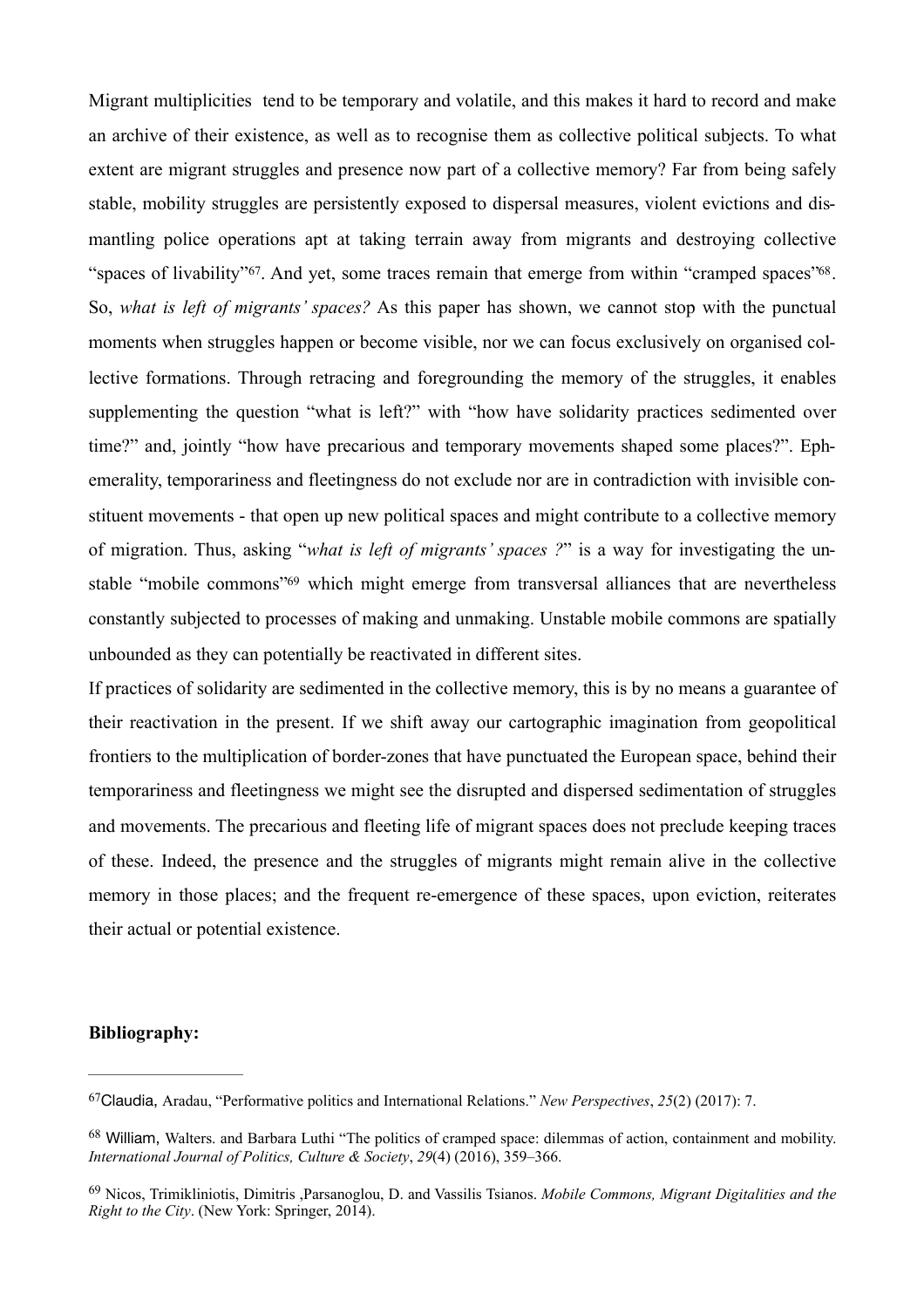Abdallah, Mogniss Les sans-papier d'hier a auhourd'hui, pour une memoire collective de l immigration. 2003. Available at:<http://1libertaire.free.fr/Mogniss23.html> (last access January 3, 2020).

Altin, Roberta and Claudio, Minca. "Exopolis reloaded: fragmented landscapes and no man's lands in a North-Eastern Italian border region", Landscape Research, 42:4, (2017a): 385-399.

Altin, Roberta and Claudio, Minca. "The ambivalent camp. Carceral Mobilities, Interrogating Movement". In Incarceration, (2017b): 30-44.

*s*.Anderson, Bridget. "New directions in migration studies: towards methodological denationalism." *Comparative Migration Studies* 7, no. 1 (2019): 1-13.

Aradau, Claudia "Performative politics and International Relations." *New Perspectives*, *25*(2)  $(2017): 2-7.$ 

Aradau, Claudia, Jef, Huysmans, and Vicki, Squire, "Acts of European Citizenship. A Political Sociology of Mobility" *Journal of Common Market Studies* 48 (4) (2010): 945-965.

Atti parlamentari (1947) Assemblea costituente. Seduta del 18 dicembre 1947.

Balibar, Étienne. "What we owe to the Sans-Papiers". Eipcp (1996). Available at <http://eipcp.net/transversal/0313/balibar/en.html> (last access, October 5, 2019).

Beneduce, Roberto. "Calais: mappe dell' abbandono e della rivolta". In M. Agier (ed). La Giungla di Calais. (Verona, Ombre Corte, 2018): 157-166.

Butler, Judith. Notes Toward a Performative Theory of Assembly. (Harvard University Press, 2015).

Bigo, Didier. "International political sociology: rethinking the international through dynamics of power". In Basaran, Tugba, Didier Bigo, Emmanuel-Pierre Guittet, and Rob BJ Walker, (eds). Political Sociology: Transversal Lines. (Routledge, 2016), 24-48.

Bigo, Didier, and Emma McCluskey. "What Is a PARIS Approach to (In) securitization? Political Anthropological Research for." *The Oxford Handbook of International Security* (2018): 116-132.

Birey, Tegiye, Celine, Cantat, Ewa, Maczynska and Eda Sevinin. Challenging the Political Across Borders: Migrants' and Solidarity Struggles. (Budapest, CEU, 2019).

Bouamama, Said. *Dix ans de marche des Beurs - Chronique d'un mouvement avorté* (LaDecouverte, 1994).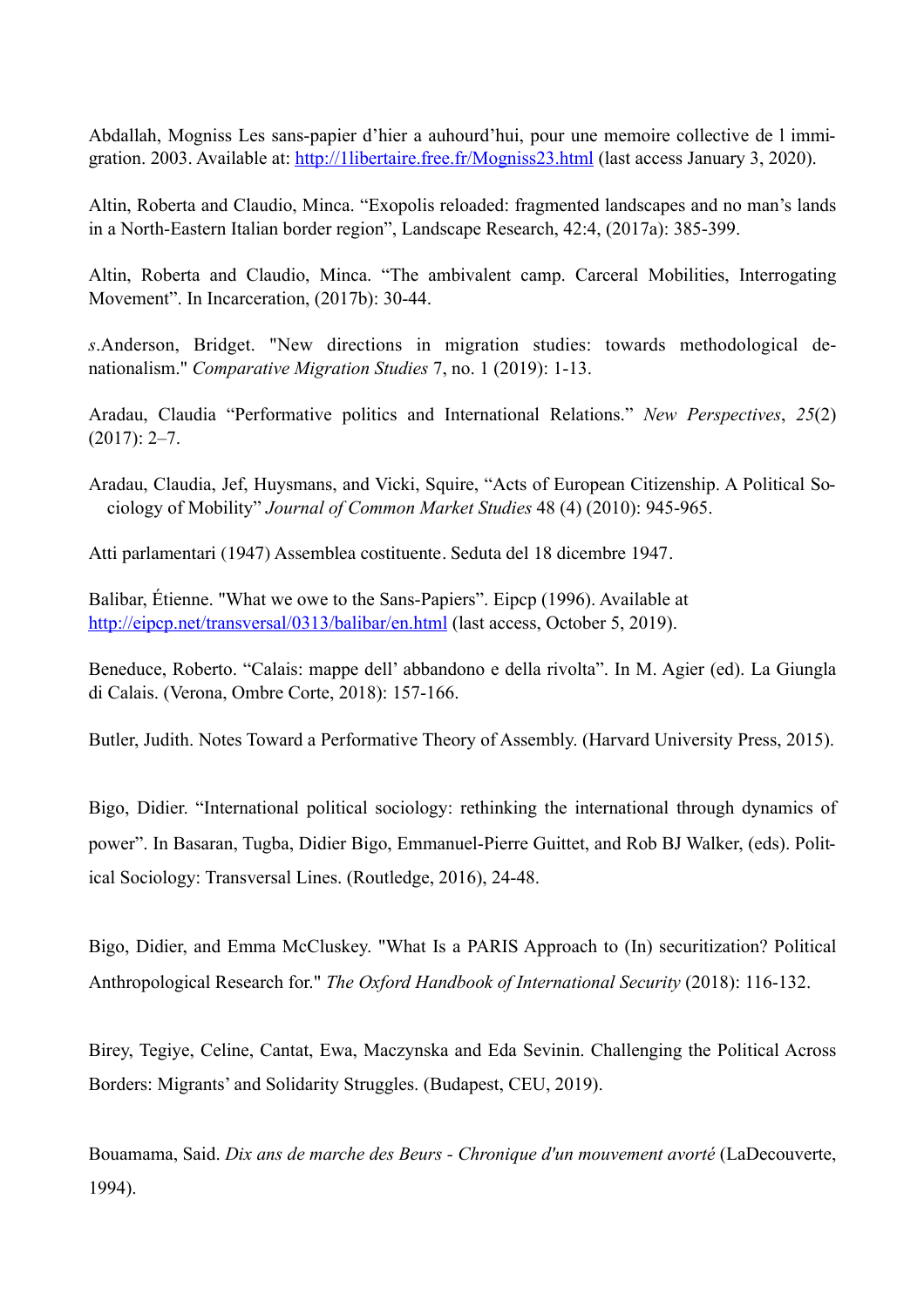Davis, Angela. Y. (2016). Freedom is a constant struggle: Ferguson, Palestine, and the foundations of a movement. Haymarket Books.

De Genova, Nicholas, (ed). The Borders of "Europe": Autonomy of Migration, Tactics of Bordering. (Duke University Press, 2017).

De Genova, Nicholas. "The queer politics of migration: Reflections on "illegality" and incorrigibility." *Studies in social justice* 4, no. 2 (2010): 101-126.

Del Biaggio, Cristina. "On a fermé la montagne". L'Alpe, Glénat - Musée Dauphinois, 2019, 42-49.

- Didi-Huberman, George. Peuples exposés, peuples figurants: l'oeil de l'histoire, 4. (Paris: Ed. de Minuit, 2012).
- Du Bois, William Edward Burghardt. Black Reconstruction in America, 1860-1880. (1935). (The Free Press, 1998).

Foucault, Michel. Discipline and punish: The birth of the prison. (Vintage, 2012).

Foucault, Michel. "The Life of Infamous Men", In Meaghan Morris and Paul Patton (eds) Michel Foucault: Power, Truth, Strategy, (Sydney: Feral Publication, 1979), 76-91.

Foucault, Michel. "Nietzsche, Genealogy, History". In John Richardson & Brian Leiter (eds.), Nietzsche. (Oxford: Oxford University Press, 1978), 139-164.

Gisti. Memoire des luttes de l'immigration en France. (Presses du Gisti, 2014).

Hajjat, Abdlellali. "Retour sur la Marche pour l'égalité et contre le racisme". Hommes et migrations, 1304, 2019: 151-155.

Hardt, Michael, and Antonio Negri. *Assembly*. (Oxford University Press, 2017).

Isin, Engin. "Mobile peoples: Transversal configurations". *Social Inclusion*, *6*(1) (2018), 115–123.

Isin, Engin *Citizens without frontiers*. (Bloomsbury Publishing USA, 2012).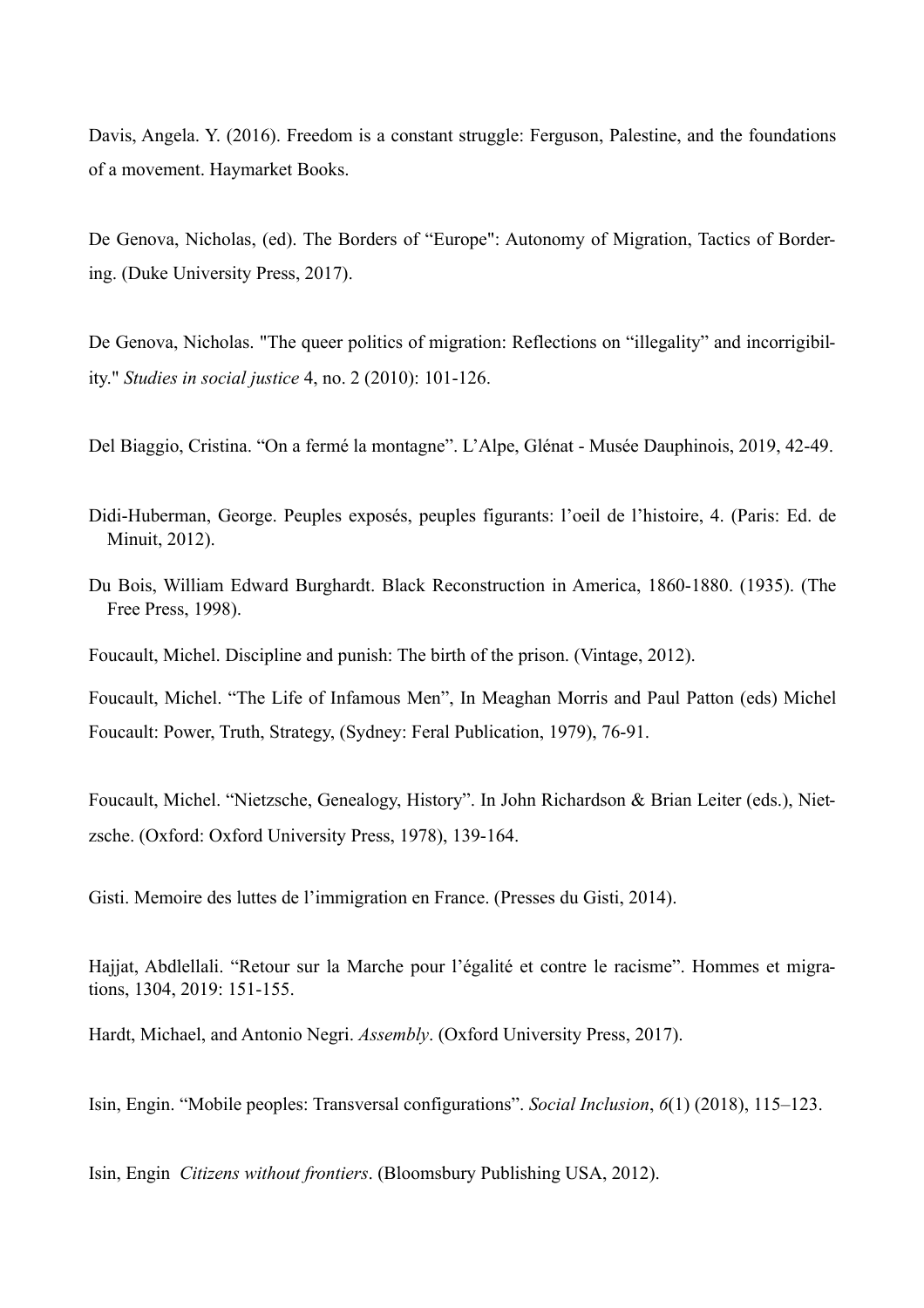Lecadet, Clara and Jean-Frederic London (eds.) Apres les camps. Traces, mémoires et mutations des camps de réfugiés, (Paris: L'Harmattan, 2018).

Linebaugh, Peter, and Marcus Rediker. The many-headed hydra: sailors, slaves, commoners, and the hidden history of the revolutionary Atlantic. Beacon Press, 2013.

Lorey, Isabell. State of insecurity: Government of the precarious. Verso Books, 2015.

Mc Cluskey, Emma. (2019). *From Righteousness to Far Right: An Anthropological Rethinking of Critical Security Studies* (Vol. 2). McGill-Queen's Press-MQUP.

McNevin, Anne. (2019). Mobility and its discontents: Seeing beyond international space and progressive time. *Environment and Planning C: Politics and Space:* 1-18. DOI: 2399654419871966.

Mezzadra, Sandro. "Abolitionist Vistas of the Human. Border Struggles, Migration, and Freedom of Movement*". Citizenship Studies* (2020, forthcoming)

Mezzadra, Sandro. "The gaze of autonomy: Capitalism, migration and social struggles". In V. Squire (ed) *The Contested Politics of Mobility*. (Abingdon: Routledge, 2010): 141–162.

Mezzadra, Sandro. "The Right to Escape." Ephemera. 4(3) (2004), 267-275.

Mohanty, Chandra Talpade. Feminism without borders: Decolonizing theory, practicing solidarity. (Duke University Press, 2003).

Papadopoulos, Dimitrios, Niamh Stephenson, and Vassilis Tsianos. *Escape routes: Control and subversion in the 21st century*. (Pluto Press, 2008).

Pinelli, Barbara. "Borders, politics and subjects. Introductory notes on refugee research in Europe." Etnografia e Ricerca Qualitativa, 1, (2017), 5-24.

Rediker, Marcus. "A motley crew for our times? Multiracial mobs, history from below and the memory of struggle". An interview with Marcus Rediker, Radical Philosophy, (2020, forthcoming).